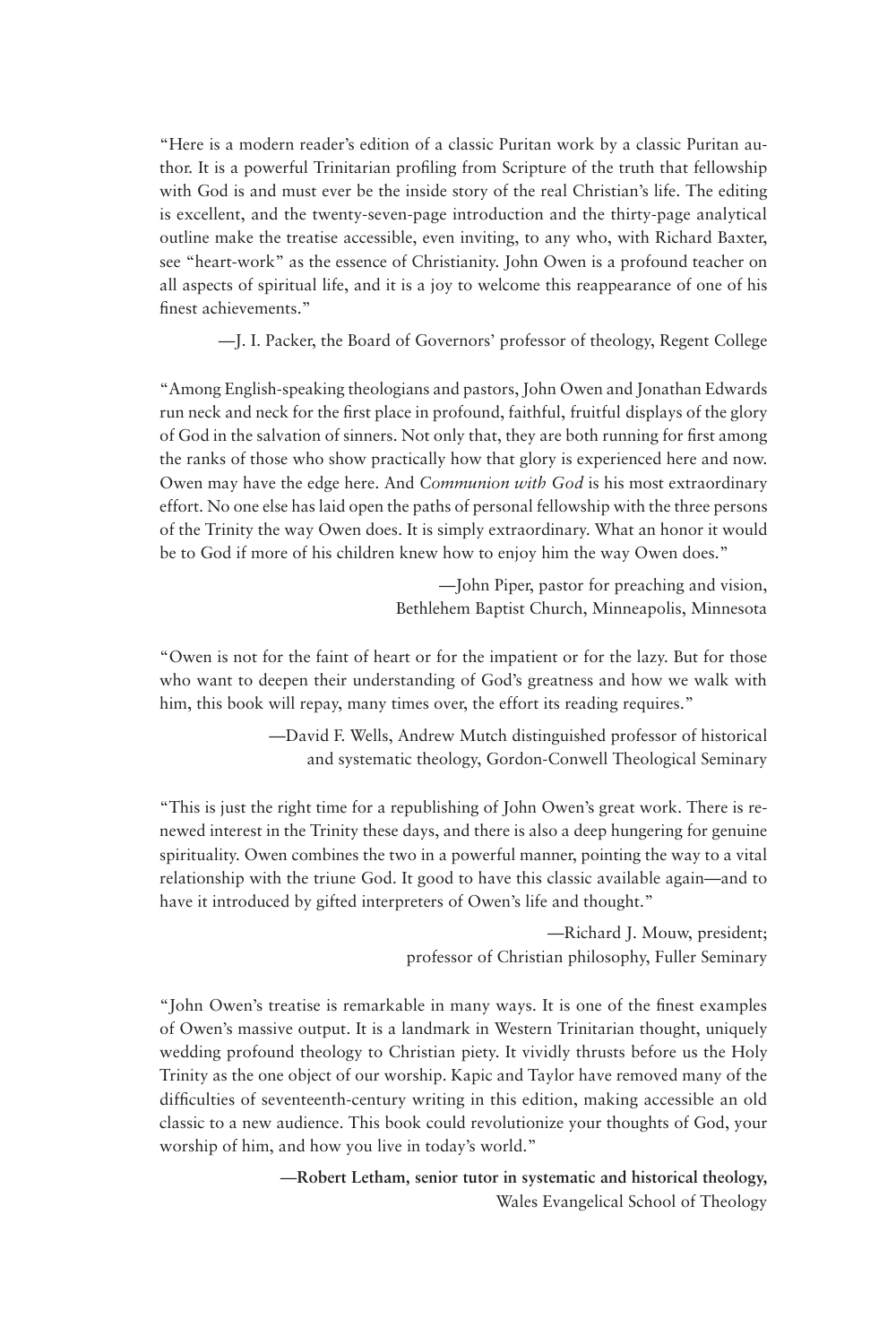"Union and communion with God the Holy Trinity lies at the heart of reformation theology. John Owen was one of the greatest expositors of this, and a new edition of his classic work on the subject, updated for modern readers, is long overdue. This is exactly the kind of teaching we need to revitalize the church in our generation. As Owen's experience of the living God becomes ours we shall be set on fire with longing to know God more deeply and serve him more faithfully in a world which needs him as much now as it did in Owen's day."

> —Gerald L. Bray, research professor of Beeson Divinity School, Samford University

"John Owen's *Communion with God* is the best thing there is on "relational theology." In a nuanced and biblically rich way, Owen develops the believer's responsive engagement with God the Holy Trinity through study, worship, and meditation. This is a remarkable book that will surprise and challenge. Kelly Kapic and Justin Taylor have nicely rewrapped it, making it accessible to a new generation."

—Paul Helm, Regent College

"Owen's exceptional work is partly a biblical and dogmatic treatise, partly a searching reflection on the practice of fellowship with the triune God. This new edition deserves to claim many new readers for a classic of Protestant practical divinity."

> —John Webster, chair of systematic theology, King's College, University of Aberdeen

"John Owen was perhaps the greatest of the Puritan theologians and this new edition of his classic study of Trinitarian spirituality will be a blessing to all who read it. God's self-revelation as the Father, the Son, and the Holy Spirit is not a teaching to be checked off and shelved away for doctrinal safekeeping. It is rather the ultimate basis of prayer, ethics, worship, and Christian life itself. No one presents this truth more powerfully than the great Owen, and Kelly Kapic and Justin Taylor's new edition of *Communion with God* gives us fresh access to his mind and heart."

> —Timothy George, dean, Beeson Divinity School, Samford University; senior editor, *Christianity Today*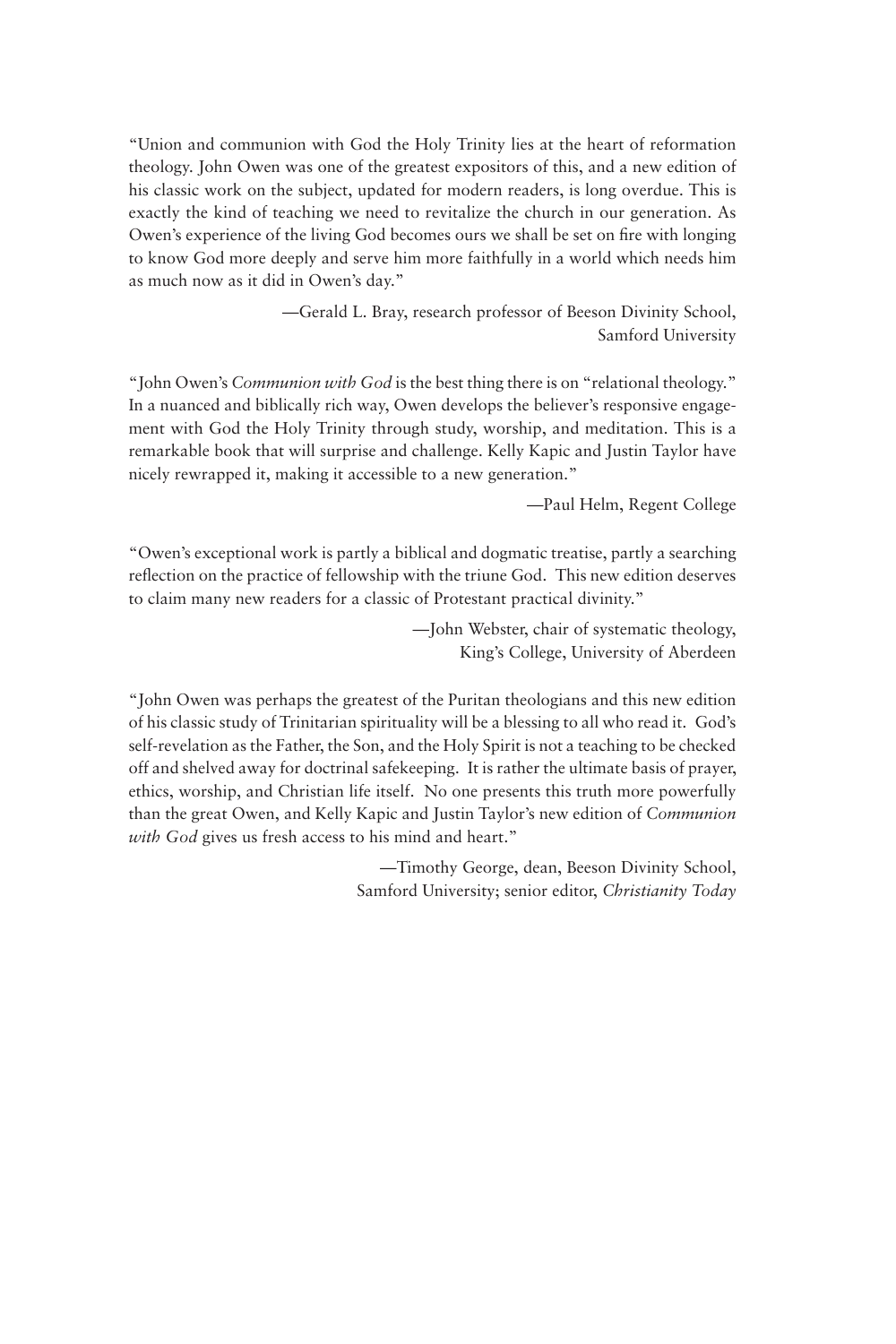# COMMUNION WITH THE TRIUNE GOD

# JOHN OWEN

EDITED BY KELLY M. KAPIC AND JUSTIN TAYLOR

> FOREWORD BY KEVIN J. VANHOOZER

> CROSSWAY BOOKS

WHEATON, ILLINOIS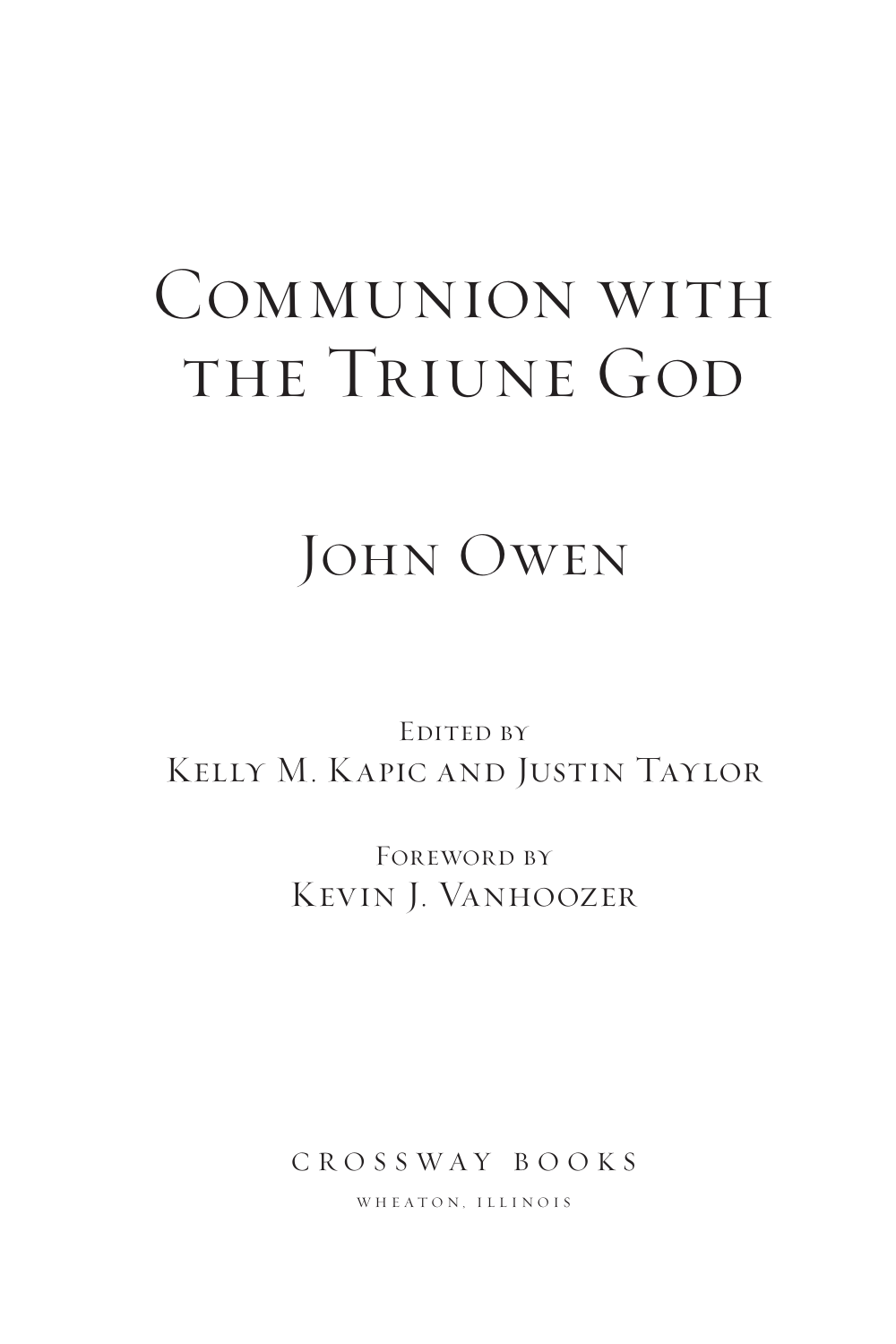*Communion with the Triune God* Copyright © 2007 by Kelly M. Kapic and Justin Taylor Published by Crossway Books a publishing ministry of Good News Publishers 1300 Crescent Street Wheaton, Illinois 60187

All rights reserved. No part of this publication may be reproduced, stored in a retrieval system, or transmitted in any form by any means, electronic, mechanical, photocopy, recording, or otherwise, without the prior permission of the publisher, except as provided for by USA copyright law.

Reproduced by permission of The Huntington Library, San Marino, California.

Cover design: Josh Dennis Cover illustration: Bridgeman Art Library First printing 2007 Printed in the United States of America

#### **Library of Congress Cataloging-in-Publication Data**

|                                                                                 | Owen, John, 1616–1683.                                                     |    |    |    |    |    |    |    |    |                                                                                       |  |
|---------------------------------------------------------------------------------|----------------------------------------------------------------------------|----|----|----|----|----|----|----|----|---------------------------------------------------------------------------------------|--|
|                                                                                 | Communion with the Triune God / by John Owen; edited by Kelly M. Kapic and |    |    |    |    |    |    |    |    |                                                                                       |  |
|                                                                                 | Justin Taylor; foreword by Kevin J. Vanhoozer.                             |    |    |    |    |    |    |    |    |                                                                                       |  |
|                                                                                 | p. cm.                                                                     |    |    |    |    |    |    |    |    |                                                                                       |  |
| Rev. ed. of: Of communion with God the Father, Son, and Holy Ghost, each person |                                                                            |    |    |    |    |    |    |    |    |                                                                                       |  |
|                                                                                 | distinctly in love, grace, and consolation.                                |    |    |    |    |    |    |    |    |                                                                                       |  |
|                                                                                 | Includes indexes.                                                          |    |    |    |    |    |    |    |    |                                                                                       |  |
|                                                                                 | ISBN 978-1-58134-831-6 (tpb)                                               |    |    |    |    |    |    |    |    |                                                                                       |  |
|                                                                                 |                                                                            |    |    |    |    |    |    |    |    | 1. Spirituality. I. Kapic, Kelly M., 1972– II. Taylor, Justin, 1976– III. Owen, John, |  |
|                                                                                 |                                                                            |    |    |    |    |    |    |    |    | 1616–1683. Of communion with God the Father, Son, and Holy Ghost, each person         |  |
|                                                                                 | distinctly in love, grace, and consolation. IV. Title.                     |    |    |    |    |    |    |    |    |                                                                                       |  |
|                                                                                 | BV4501.3. O93 2007                                                         |    |    |    |    |    |    |    |    |                                                                                       |  |
|                                                                                 | $231.7 - dc22$                                                             |    |    |    |    |    |    |    |    |                                                                                       |  |
|                                                                                 |                                                                            |    |    |    |    |    |    |    |    | 2007020762                                                                            |  |
|                                                                                 |                                                                            |    |    |    |    |    |    |    |    |                                                                                       |  |
| DP                                                                              | 1.5                                                                        | 14 | 13 | 12 | 11 | 10 | 09 | 08 | 07 |                                                                                       |  |

9 8 7 6 5 4 3 2 1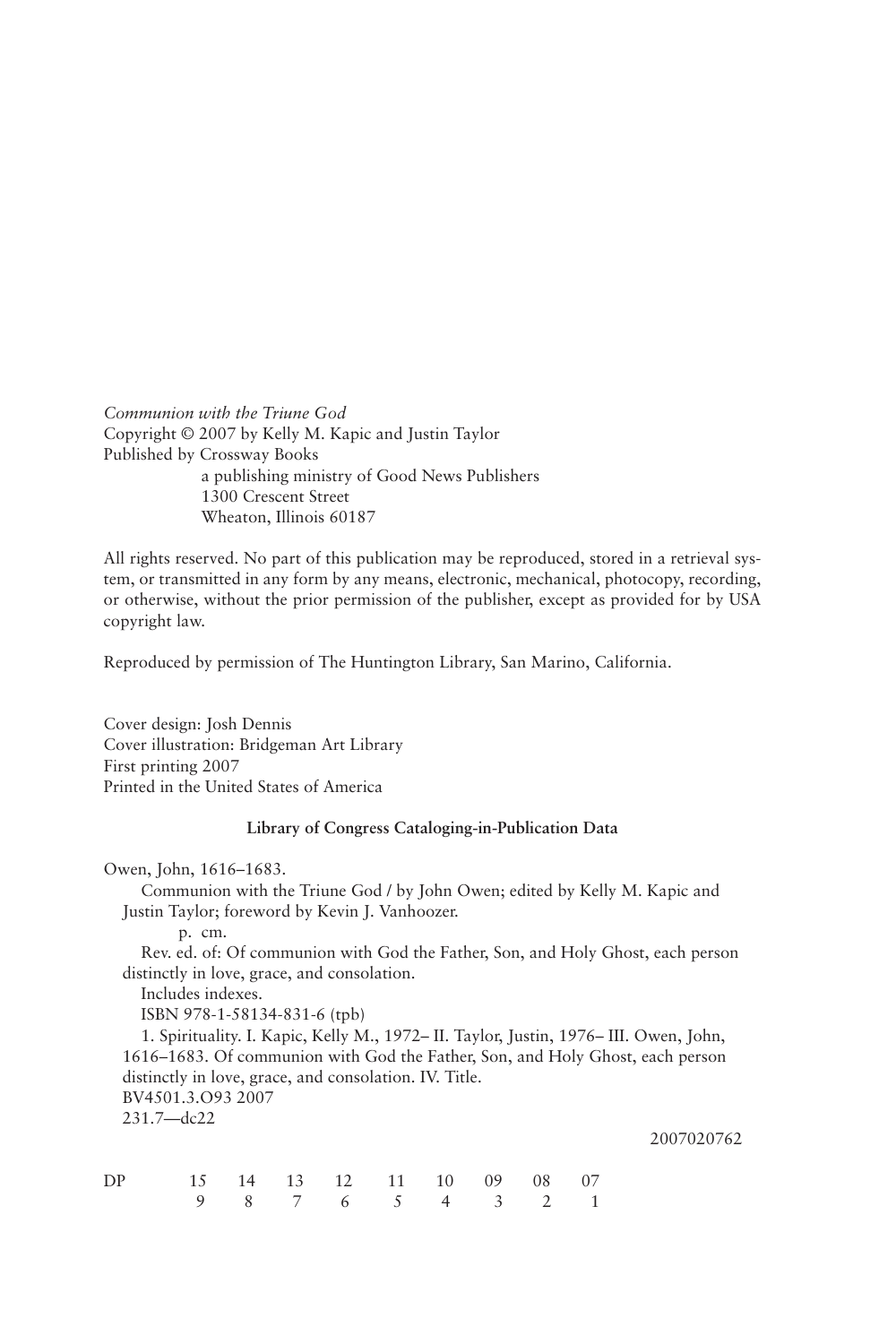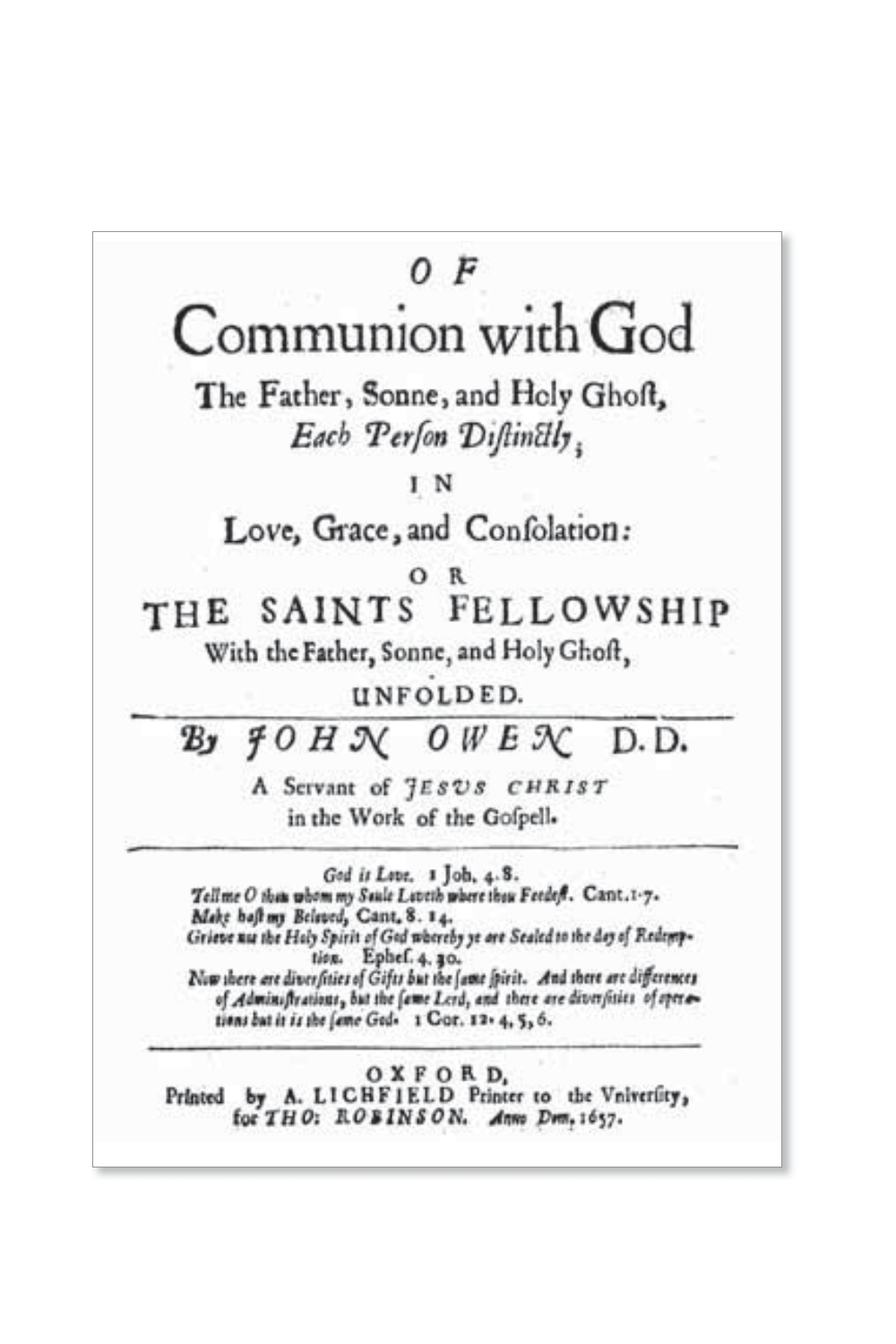### FOREWORD

s one who has ploughed postmodern fields and cleared deconstructive hermeneutical thickets, it gives me particular pleasure<br>to introduce and commend the work of a seventeenth-century<br>theologian that takes us to the very he structive hermeneutical thickets, it gives me particular pleasure to introduce and commend the work of a seventeenth-century theologian that takes us to the very heart of Puritan faith, hope, and love. Despite my extended forays into various kinds of postliberal and postconservative theology—or perhaps because of them—John Owen's study of communion with the triune God strikes me as especially significant, even contemporary, and this for three, maybe four, reasons.

In the first place, much has been made of late concerning the "renaissance" of Trinitarian theology that began with Karl Barth and picked up steam throughout the twentieth century until it achieved "bandwagon" status around 1980. One of the most important present-day litmus tests for theologians pertains to how far one accepts (or understands!) Rahner's Rule: "the economic Trinity is the immanent Trinity and vice versa."

Read against the backdrop of the current discussion, Owen's approach to the doctrine of the Trinity is impressive indeed. Owen walks a fine line that balances the oneness and the threeness, emphasizing our communion "with each person distinctly" while at the same time insisting that to commune with each person is to commune with the one God. Perhaps one advantage of Owen's approach over more than a few contemporary approaches is that he is able to preserve the distinctness of the Father's love while simultaneously focusing on Christ as the one alone who makes it known.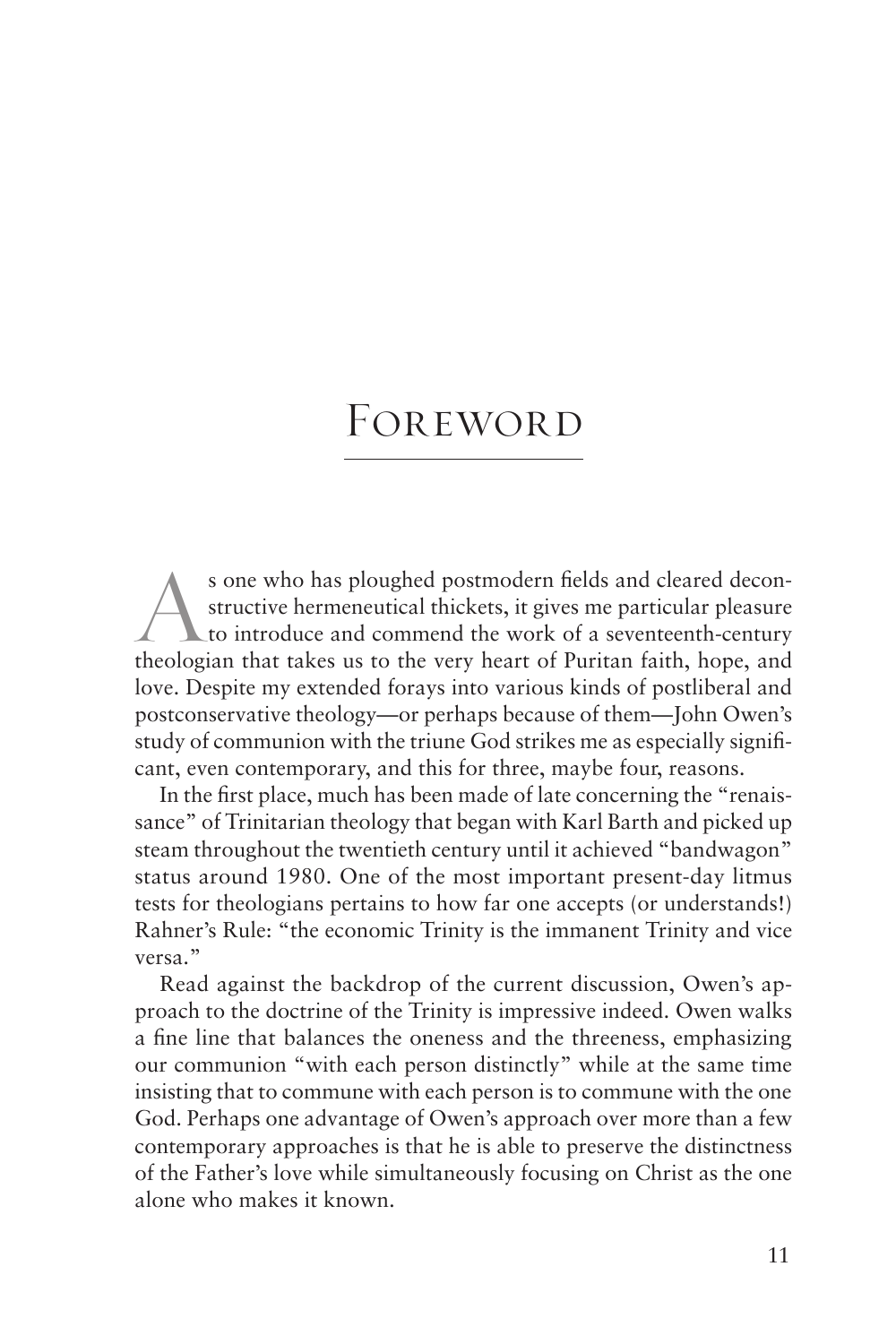A second point. Christianity, it has been said, is not a religion but a personal relation. Owen agrees that theology is relational, but his account of our relation with God bears little resemblance either to the casual way in which it sometimes gets played out in dumbed-down theology and worship or to the reductionistic way it gets worked out in wisedup theology that defines persons as "nothing but" relations and which views the God-humanity relation in terms of a flattened out mutuality. Owen's *Communion with the Triune God* is indispensable reading for all those who want to go deeper into the meaning of relationality than one typically goes in the pop-theology boats that float only on the psychological surface of the matter.

The gospel is the good news that in Christ there is union and communion with God. According to Owen, communion involves "mutual relations" between God and humankind—a giving and receiving—but it does not follow that God and humankind are equal partners. Only God can bring about the union that establishes and enables the subsequent communion. Humans enjoy fellowship with God, therefore, only by actively participating in what God has unilaterally done for them in Christ through the Spirit. Owen may here have something to teach contemporary theology concerning the nature of human participation in God's triune life, namely, that participation, like communion itself, is neither a legal fiction nor idle piety but rather the meat and drink of the Christian life. We appropriate the friendship God offers through the workings of his Word and Spirit in and through our natural human faculties.

The third significant feature is Owen's emphasis on theology for right worship and faithful practice. Here too, twenty-first-century theology is playing catch-up with the Puritans as it seeks ways of coordinating theory and practice, both informally, in everyday life, and formally, in theological education. Owen's work provides just the right balance, tempering spiritual experience with biblical exegesis, and argumentative rigor with pastoral application.

"I pray God with all my heart that I may be weary of every thing else but converse and communion with him" (letter to Sir John Hartopp). This prayer signals for me a fourth way in which Owen's *Communion with the Triune God* has something to contribute, in this case to my own work in progress. As one who has seen great potential in the notion of Scripture as made up of God's speech acts, I am encouraged and intrigued by Owen's way of relating communion and communication: "Our communion . . . with God consisteth in his *communication of*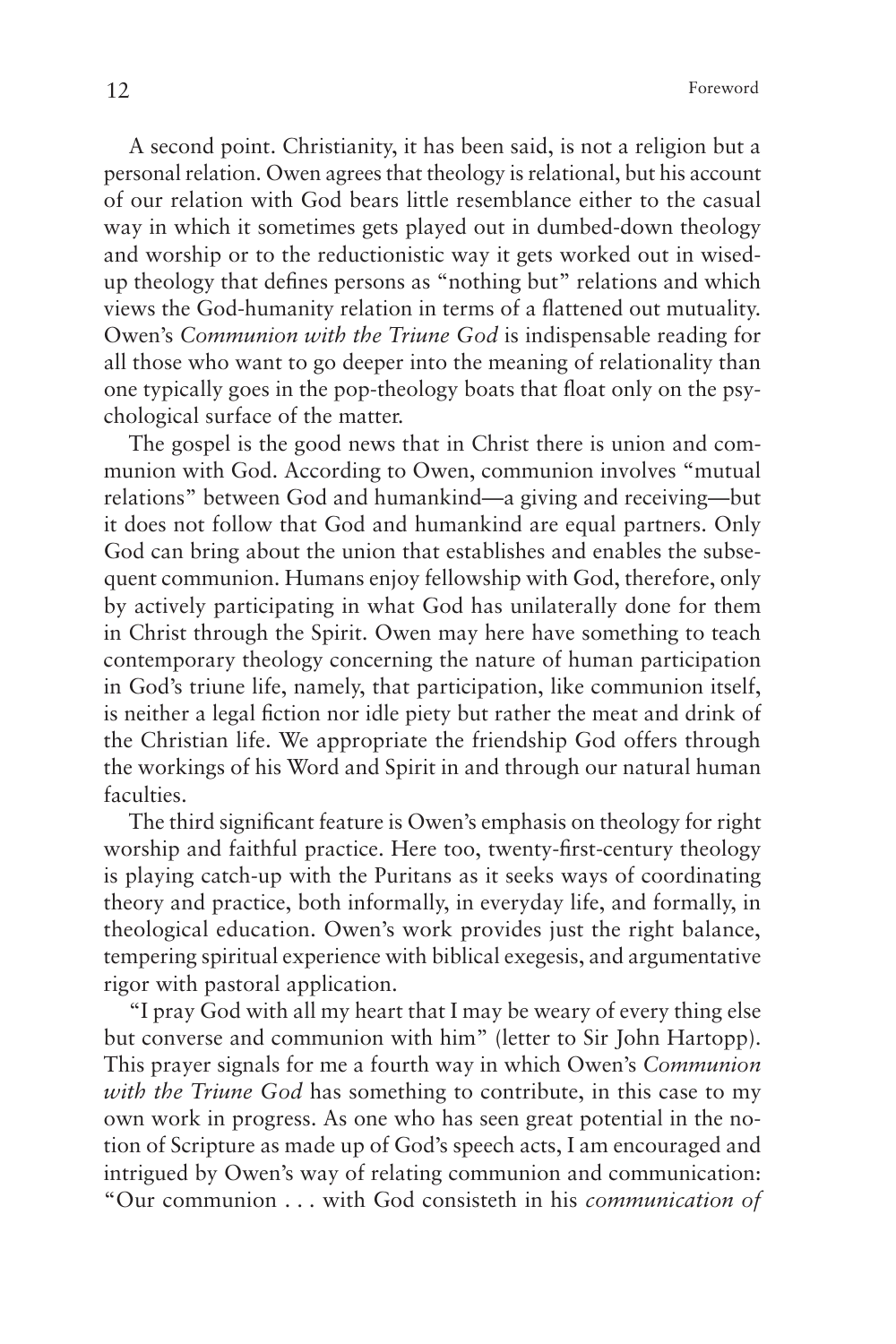*himself unto us, with our return unto him* of that which he requireth and accepteth, flowing from that *union* which in Jesus Christ we have with him. . . . " To be sure, by "communication" Owen has in mind every kind of divine self-giving, not only the verbal and the cognitive. In this regard, Owen's emphasis, some three hundred years before Barth, on Christ as the "medium of all communication" between God and us is particularly noteworthy.

Though Owen was born the year Shakespeare died, his writing is somewhat less accessible. Yet what we have in Owen is ultimately a holy sonnet with an extended introduction and a protracted analysis: "Let me not to the marriage of true minds / Admit impediments." Communion with the Father, Son, and Spirit begins with God's love for us and ends in our love to God. Communion with the triune God is sweeter yet more profound than human friendship or any human relationship.

In sum: Owen's work anticipates key modern and postmodern developments without falling into some of the traps to which these later movements are prone. While John Bunyan probably did not have John Owen in mind when he wrote about the House of the Interpreter in *Pilgrim's Progress*, Christians today may nevertheless find Owen to be a reliable guide to the triune way of the Word.

> Kevin J. Vanhoozer Research Professor of Systematic Theology Trinity Evangelical Divinity School, Deerfield, Illinois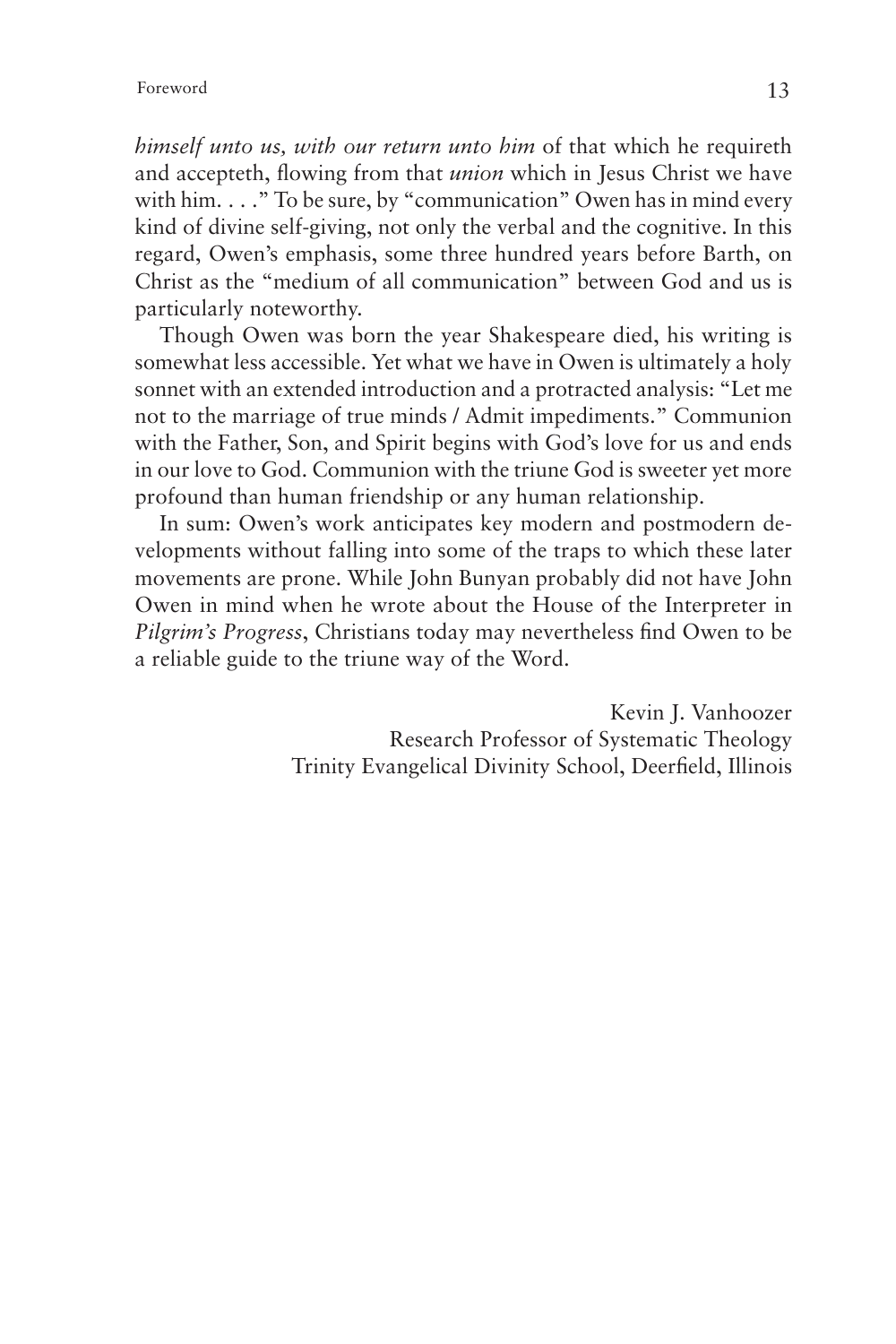# A NOTE ON THIS EDITION

#### **IUSTIN TAYLOR**

Uur goal in this volume has been to produce an unabridged but updated and accessible edition of Owen's *Communion with* God. This work, therefore, is neither an abridgement nor a paraphrase.<sup>1</sup> Instead, our goal has been t updated and accessible edition of Owen's *Communion with God*. This work, therefore, is neither an abridgement nor a making adjustments and adding helps for the sake of the modern reader. Our base text has been that of the 1850s edition of Owen's *Works*, edited by William Goold, $2$  though we have also consulted the original 1657 edition as necessary.

What changes have we made to the original edition of Owen's works? We have:

- broken some of Owen's large paragraphs into smaller units;
- footnoted difficult vocabulary words or phrases (at their first occurrence) and collected them into a glossary;
- Americanized the British spelling (e.g., behaviour to behavior);
- updated archaic pronouns (e.g., thou to you);

<sup>1.</sup> For an example of such, see John Owen, *Communion with God*, Puritan Paperbacks, ed. R. K. Law (Edinburgh: Banner of Truth, 1991).

<sup>2.</sup> We gratefully acknowledge the work of Christian Classics Ethereal Library (http://www.ccel. org/ccel/owen/communion.html) and AGES Software ("The Works of John Owen" [Rio, WI: Ages Software, 2000]) for producing digitized versions of Goold's edition.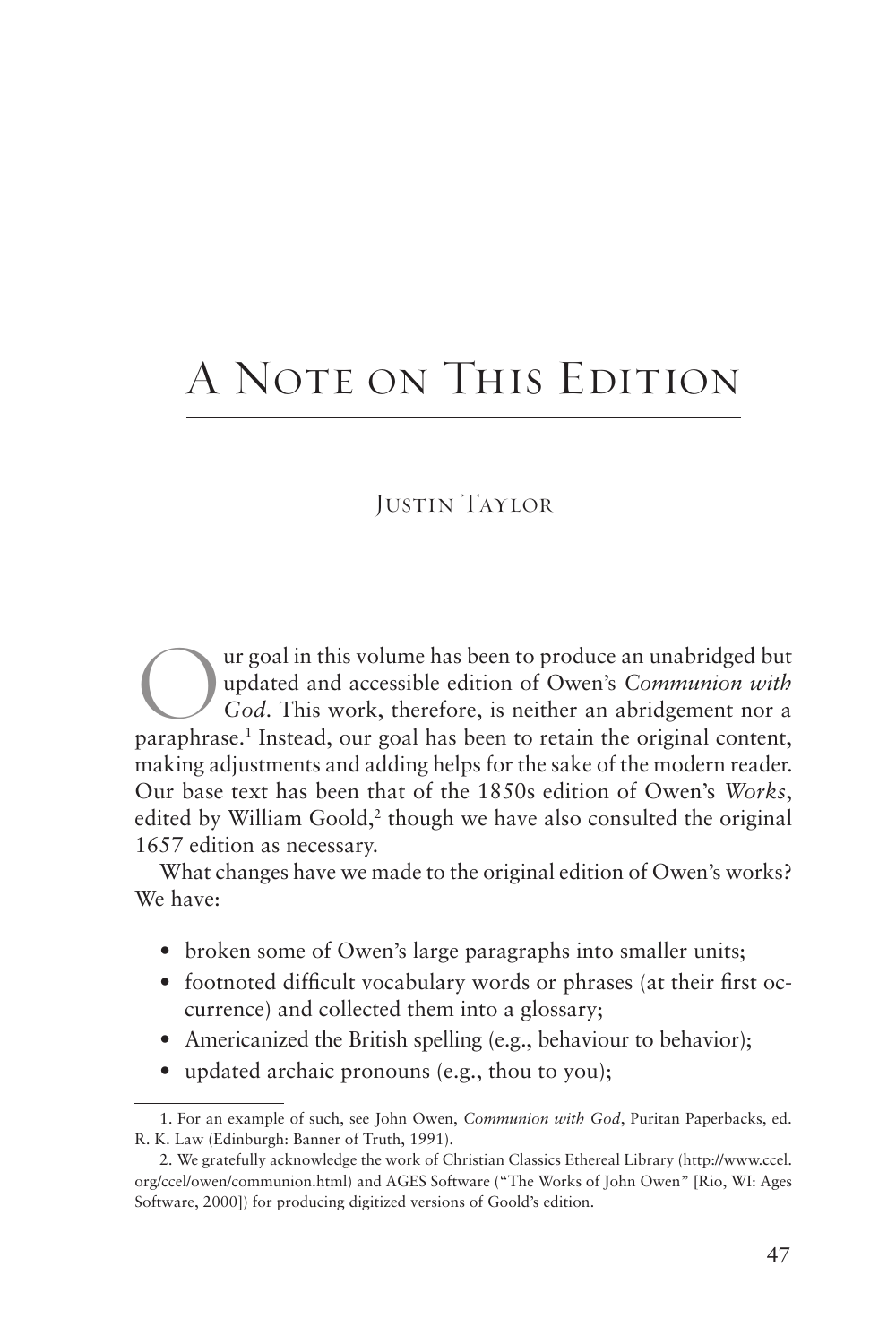- updated other archaic spellings (e.g., hath to have; requireth to requires);
- corrected the text in places where the nineteenth-century edition incorrectly deviated from the original;
- modernized some of the punctuation;
- placed Owen's Scripture references in parentheses and modernized the citation method;
- added our own Scripture references in brackets when Owen quotes or alludes to a passage but does not provide a reference;
- transliterated all Hebrew and Greek words, and provided a translation if Owen doesn't provide one;
- translated all Latin phrases and quotes that Owen leaves untranslated;
- provided sources for quotations and allusions where possible;
- removed Owen's intricate numbering system, which functioned as an extensive outline embedded in the body of his work;
- added headings and italics throughout this volume, and extensive outlines of our own at the beginning, to aid the reader in following the flow of Owen's thought.

An example of our limited modernizing can be seen in examining a reproduction of an original paragraph from the 1657 edition:

I. The love of God is fo. Zeph. chap. 3. v. 17. *The Lord thy God in the middeft of thee is mighty: he will fave; he will rejoyce over thee with Joy, he will R E S T in his love, he will joy over thee with Singing.* Both thefe things are here assigned unto God in his Love; R E S T and D E L I G H T. The words are יחריש: he fhall be *filent becaufe of his love*. To reft with contentment is expreffed by being *filent*; that is, without repining, without complaint. This God doth upon the *account* of his own *love*. fo full, fo every way compleat & abfolute, that it will not allow him to complaine of any thing in them whom he loves, but is *filent* on the account thereof. Or *reft* in his Love, that is, he will not *remove* it; he will not feek farther for another Object.

Using our editorial principles, the paragraph has been rendered in this edition as follows: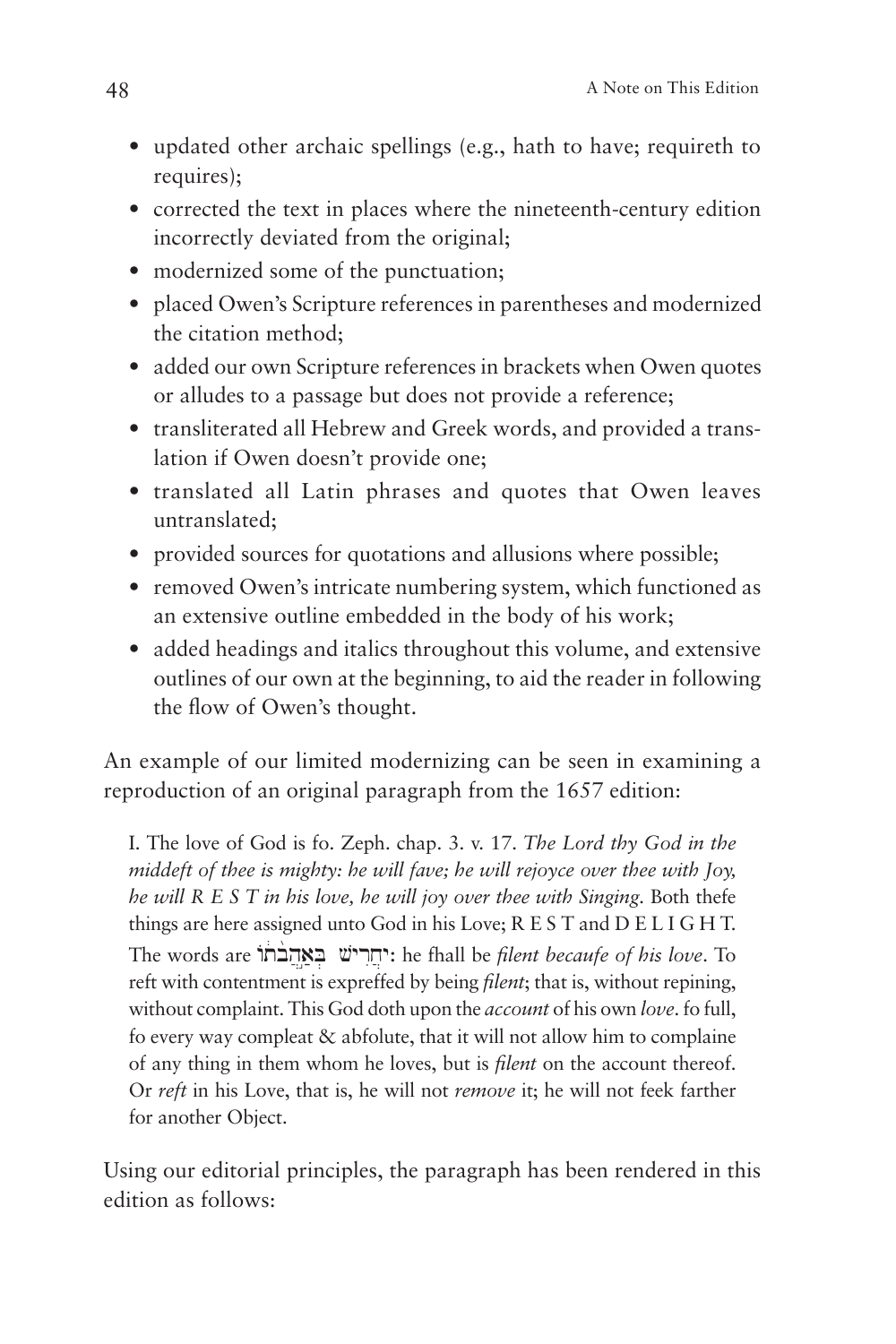The love of God is so. "The LORD your God in the midst of you is mighty; he will save, he will rejoice over you with joy, he will rest in his love; he will joy over you with singing" (Zeph. 3:17). Both these things are here assigned unto God in his love—*rest and delight.* The words are, *yacharish be 'ahabato* —"He shall be silent because of his love." To rest with contentment is expressed by being silent; that is, without repining, without complaint. This God does upon the account of his own love, so full, so every way complete and absolute, that it will not allow him to complain of any thing in them whom he loves, but he is silent on the account thereof. Or, "Rest in his love"; that is, he will not remove it—he will not seek further for another object.

#### **Outline and Sources**

Two features merit additional comment. First, readers familiar with the 1850s Goold edition will note that Owen's detailed numbering system whereby virtually every paragraph is assigned an outline mark—has been removed. Adapting this system we have produced a detailed outline at the beginning of this book. We highly recommend consulting this outline while reading the book in order to achieve the fullest understanding of Owen's structure and argumentation. Each point of the outline is crossreferenced with the page in the main text for maximal convenience.

Owen's footnotes are often rather cryptic for modern researchers and readers. They are filled with Latin quotes, often from obscure sources or with no source cited at all. Furthermore, the standards have changed since Owen's time with regard to the necessity of reproducing exact quotations. These factors combine to make the task of perfectly conforming Owen's citations to modern practice all but impossible. We have sought whenever possible to locate an original source,<sup>3</sup> as well as a published English translation<sup>4</sup>—though there are times when we have been unable to locate either.<sup>5</sup> When a published translation is less than accurate to Owen's quoted material, we have edited the translation and prefaced the citation with the notation "cf."

<sup>3.</sup> Citations of PL and PG refer respectively to *Patrologia Latina* and *Patrologia Graeca*.

<sup>4.</sup> Citations of ANF and NPNF refer respectively to *The Ante-Nicene Fathers* and *The Nicene and Post-Nicene Fathers*. Superscript numerals after NPNF indicate whether it is the first or second series.

<sup>5.</sup> For future editions of this work, further bibliographic suggestions are welcome and may be directed to johnowen.org@gmail.com.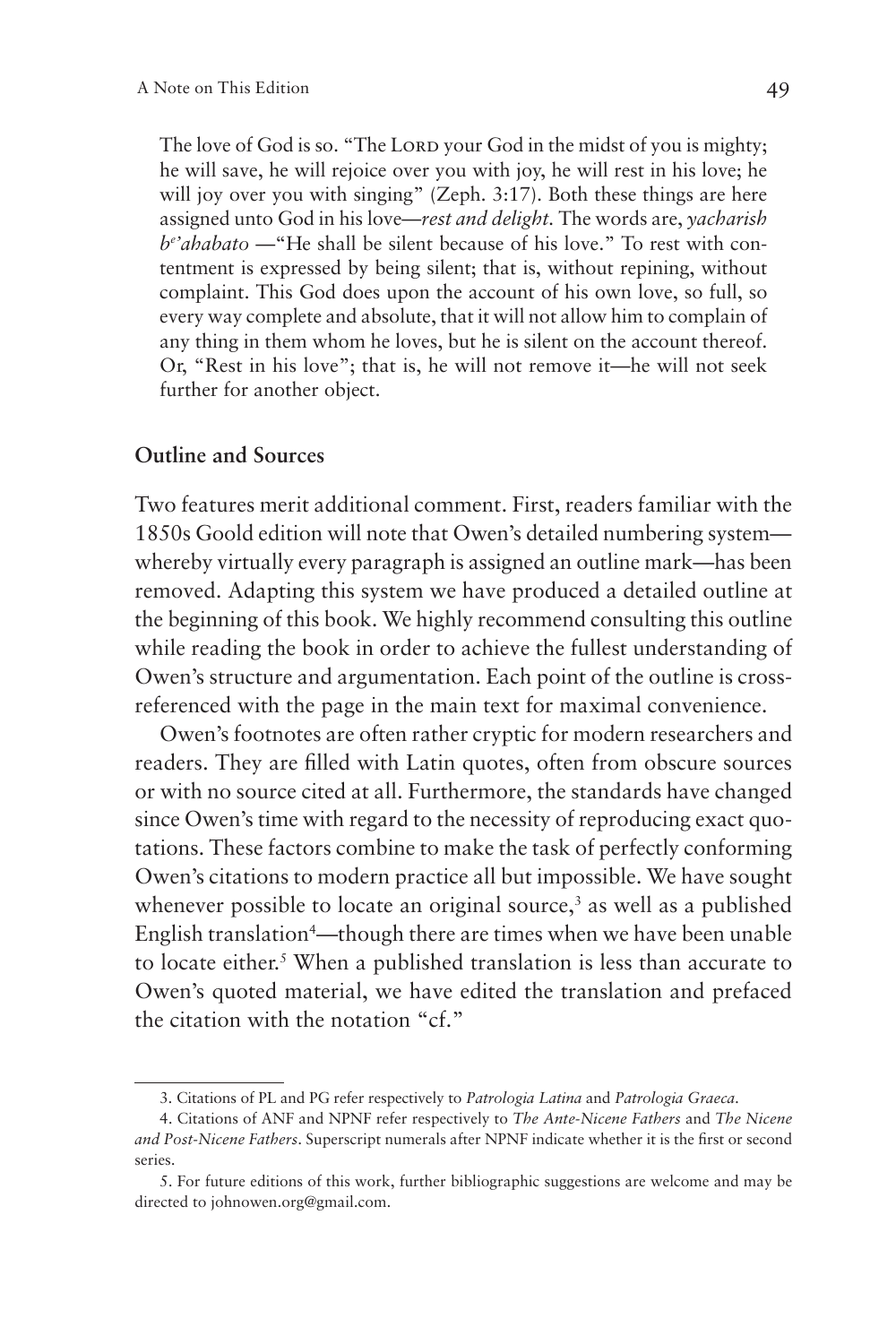### PREFACE

#### Christian Reader,

It is now six years past since I was brought under an engagement of promise for the publishing of some meditations on the subject which you will find handled in the ensuing treatise. The reasons of this delay, being not of public concern, I shall not need to mention. Those who have been in expectation of this duty from me, have, for the most part, been so far acquainted with my condition and employments, as to be able to satisfy themselves as to the deferring of their desires. That which I have to add at present is only this: having had many opportunities, since the time I first delivered anything in public on this subject (which was the means of bringing me under the engagements mentioned), to reassume the consideration of what I had first fixed on, I have been enabled to give it that improvement, $<sup>1</sup>$  and to make</sup> those additions to the main of the design and matter treated on, that my first debt is come at length to be only the occasion of what is now tendered<sup>2</sup> to the saints of God. I shall speak nothing of the subject here handled; it may, I hope, speak for itself, in that spiritual savor and relish which it will yield to them whose hearts are not so filled with other things as to render the sweet things of the gospel bitter to them. The design of the whole treatise you will find, Christian reader, in the first chapters of the first part; and I shall not detain you here with the perusal of any thing which in its proper place will offer itself

<sup>1.</sup> good or profitable enhancement, completion.

<sup>2.</sup> offered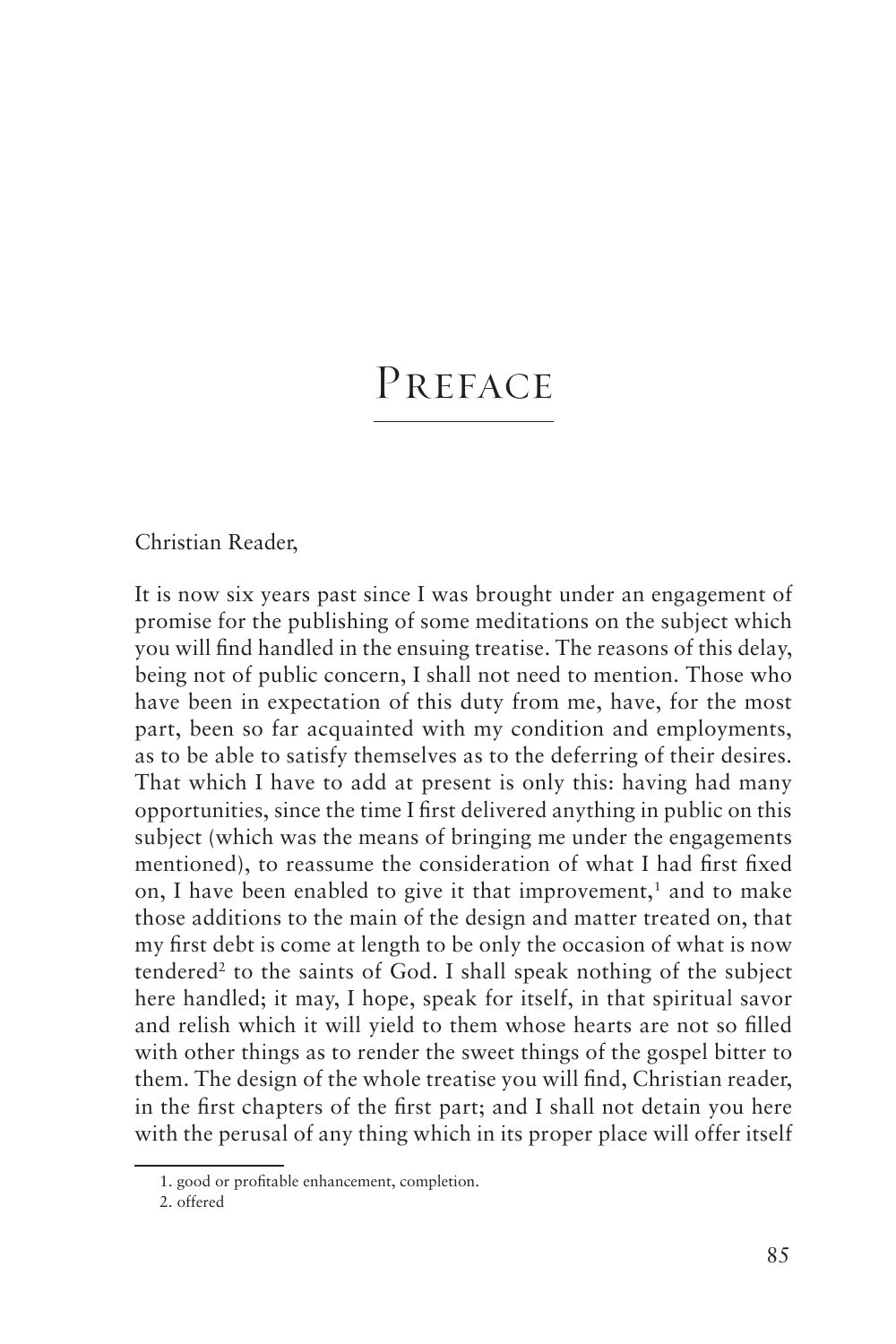unto you: know only that the whole of it has been recommended to the grace of God in many supplications, for its usefulness unto them that are interested in the good things mentioned therein.

> J. O. Oxon.3 Christ Church College July 10, 1657

<sup>3.</sup> Oxford (Lat. Oxonia)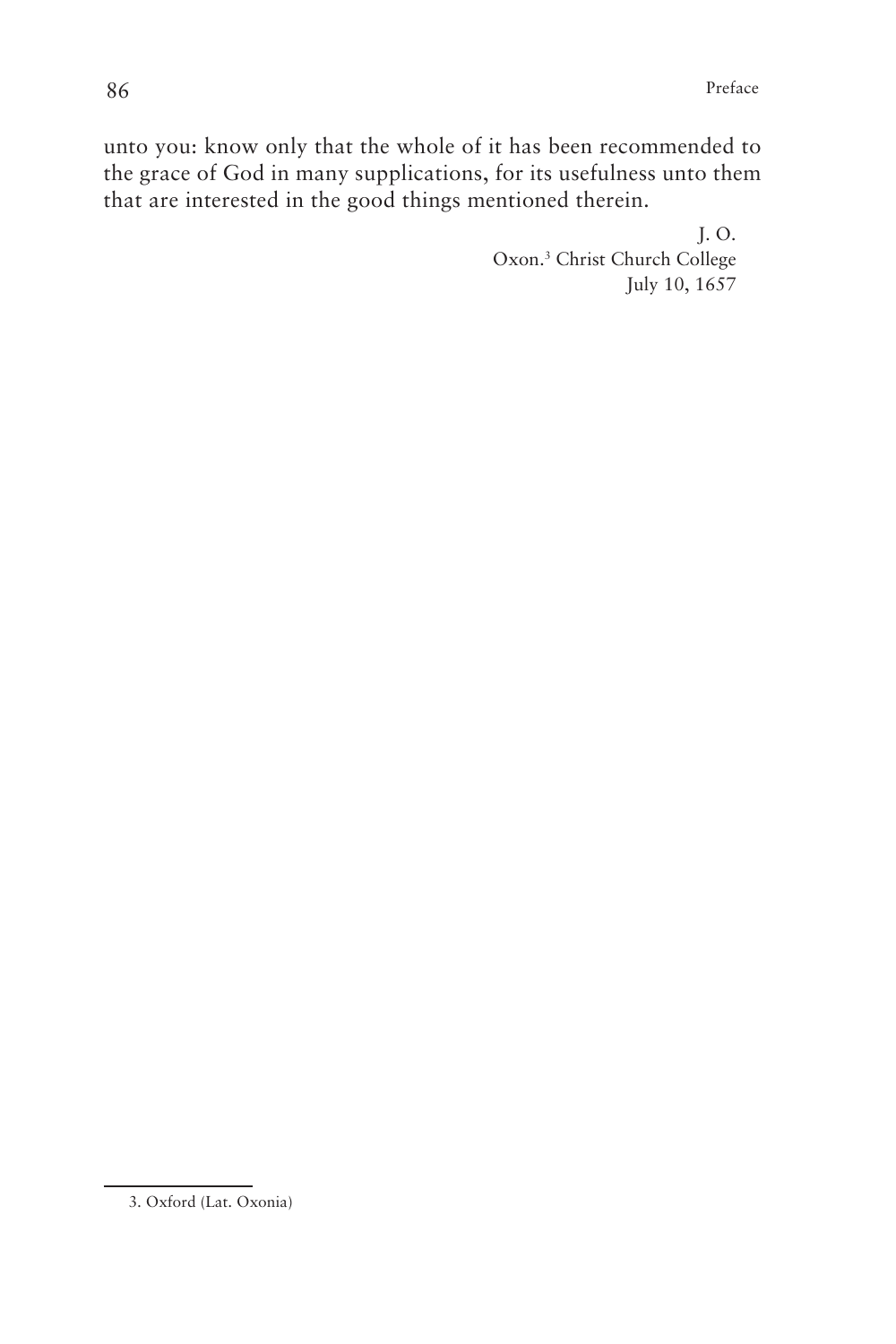PART I

# OF COMMUNION WITH EACH PERSON DISTINCTLY-

OF COMMUNION WITH THE FATHER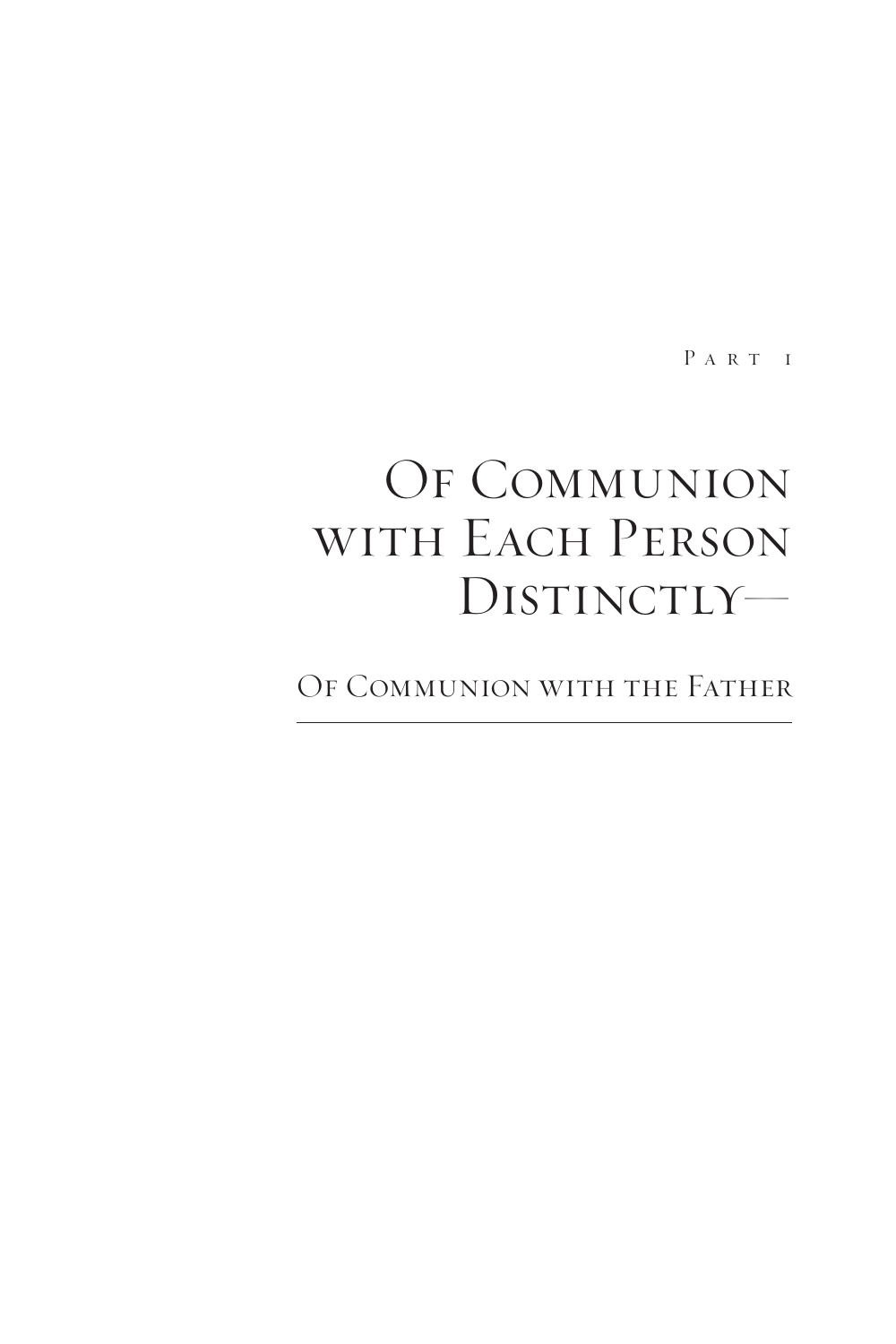## Chapter 1

In the First Epistle of John, the apostle assures them to whom he wrote that the fellowship of believers "is with the Father and with his Son Jesus Christ"  $(1:3)$ ,<sup>1</sup> and this he does with such an unusual kind of express n the First Epistle of John, the apostle assures them to whom he wrote that the fellowship of believers "is with the Father and with his Son Jesus Christ" (1:3),<sup>1</sup> and this he does with such an unusual have rendered it, "Truly our fellowship is with the Father and with his Son Jesus Christ."

The outward appearance and condition of the saints in those days being very mean<sup>3</sup> and contemptible—their leaders being accounted as the filth of this world and as the offscouring<sup>4</sup> of all things<sup>5</sup>—the inviting [of] others into fellowship with them and a participation of the precious things which they did enjoy, seem to be exposed to many contrary reasonings and objections: "What benefit is there in *communion* with them? Is it anything else but to be sharers in troubles, reproaches, scorns, and all manner of evils?" To prevent or remove these and the like exceptions, the apostle gives them to whom he wrote to know (and that with some earnestness of expression), that notwithstanding all the disadvantages their fellowship lay under, unto

<sup>1.</sup> Gk. *kai hē koinōnia de hē hēmetera*, etc.

<sup>2.</sup> solemn and emphatic assertion, declaration.

<sup>3.</sup> despicable, vile, lowly.

<sup>4.</sup> refuse, filth scoured off and cast away.

<sup>5.</sup> Gk. *hōs perikatharmata tou kosmou*. Cf. 1 Cor. 4:8–13; Rom. 8:35–36; Heb. 10:32–34. *Christianos ad leones. Et puto, nos Deus apostolos novissimos elegit veluti bestiarios*. ["To the lions with the Christians!" Tertullian, *Apology*, ANF 3:47; PL 1, col. 825B; "And, '(I think) God hath selected us the apostles (as) hindmost, like men appointed to fight with wild beasts.'" Tertullian, *On Modesty*, ANF 4:88; PL 2, col. 1006B.] Acts 17:18; Gal. 6:12. *Semper casuris similes, nunquamque cadentes*. ["[we are] always like those about to fall, and never falling."]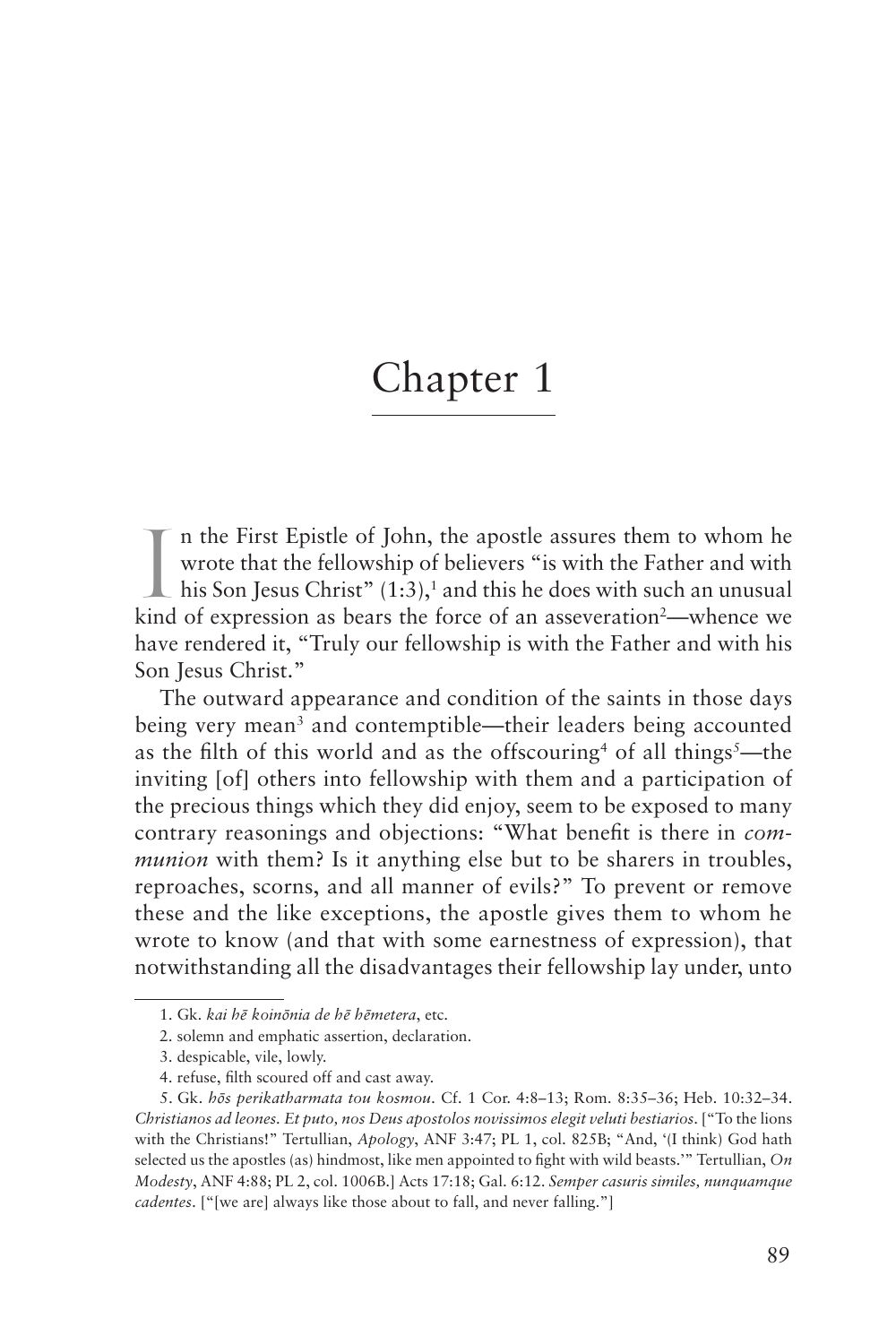a carnal view, yet in truth it was, and would be found to be (in reference to *some* with whom they held it), very honorable, glorious, and desirable. For "truly," says he, "our fellowship is with the Father and with his Son Jesus Christ."

#### **The Saints Have Communion with God**

This being so earnestly and directly asserted by the apostle, we may boldly follow him with our affirmation, namely, "*That the saints of God have communion with him.*" And *a holy and spiritual* communion it is, as shall be declared. How this is spoken *distinctly* in reference to the Father and the Son, must afterward be fully opened and carried on.

By nature, since the entrance of sin, no man has any communion with God. He is *light*,<sup>6</sup> we *darkness*; and what communion has light with darkness [2 Cor. 6:14]? He is *life*, we are *dead*—he is *love*, and we are *enmity*; and what agreement can there be between us? Men in such a condition have neither Christ,<sup>7</sup> nor hope, nor God in the world (Eph. 2:12), "being alienated from the life of God through the ignorance that is in them" (Eph. 4:18). Now two cannot walk together unless they be agreed (Amos 3:3). While there is this *distance* between God and man, there is no *walking together* for them in any fellowship or communion. Our first *interest*<sup>8</sup> in God was so lost by sin,<sup>9</sup> as that there was left unto us (in ourselves) no possibility of a recovery. As we had deprived ourselves of all *power* for a return, so God had not revealed any way of *access* unto himself, or that he could, under any consideration, be approached unto by sinners in peace. Not any *work* that God had made, not any *attribute* that he had revealed, could give the least light into such a dispensation.10

The manifestation of grace and pardoning mercy, which is the only door of entrance into any such communion, is not committed unto any but unto him alone<sup>11</sup> in whom it is, by whom that grace and mercy was

<sup>6. 1</sup> John 1:5; 2 Cor. 6:14; Eph. 5:8; John 5:21; Matt. 22:32; Eph. 2:1; 1 John 4:8; Rom. 8:7.

<sup>7.</sup> *Magna hominis miseria est cum illo non esse, sine quo non potest esse*. ["And so it is the especial wretchedness of man not to be with Him, without whom he cannot be." Augustine, *On the Holy Trinity*, NPNF1 3:192; PL 42, col. 1049.]

<sup>8.</sup> share in, claim of.

<sup>9.</sup> Eccles. 7:29; Jer. 13:23; Acts 4:12; Isa. 33:14.

<sup>10.</sup> arrangement, provision, ordering.

<sup>11.</sup> John 1:18; Heb. 10:19–21. *Unus verusque Mediator per sacrificium pacis reconcilians nos Deo; unum cum illo manebat cui offerebat; unum in se fecit, pro quibus offerebat; unus ipse fuit,*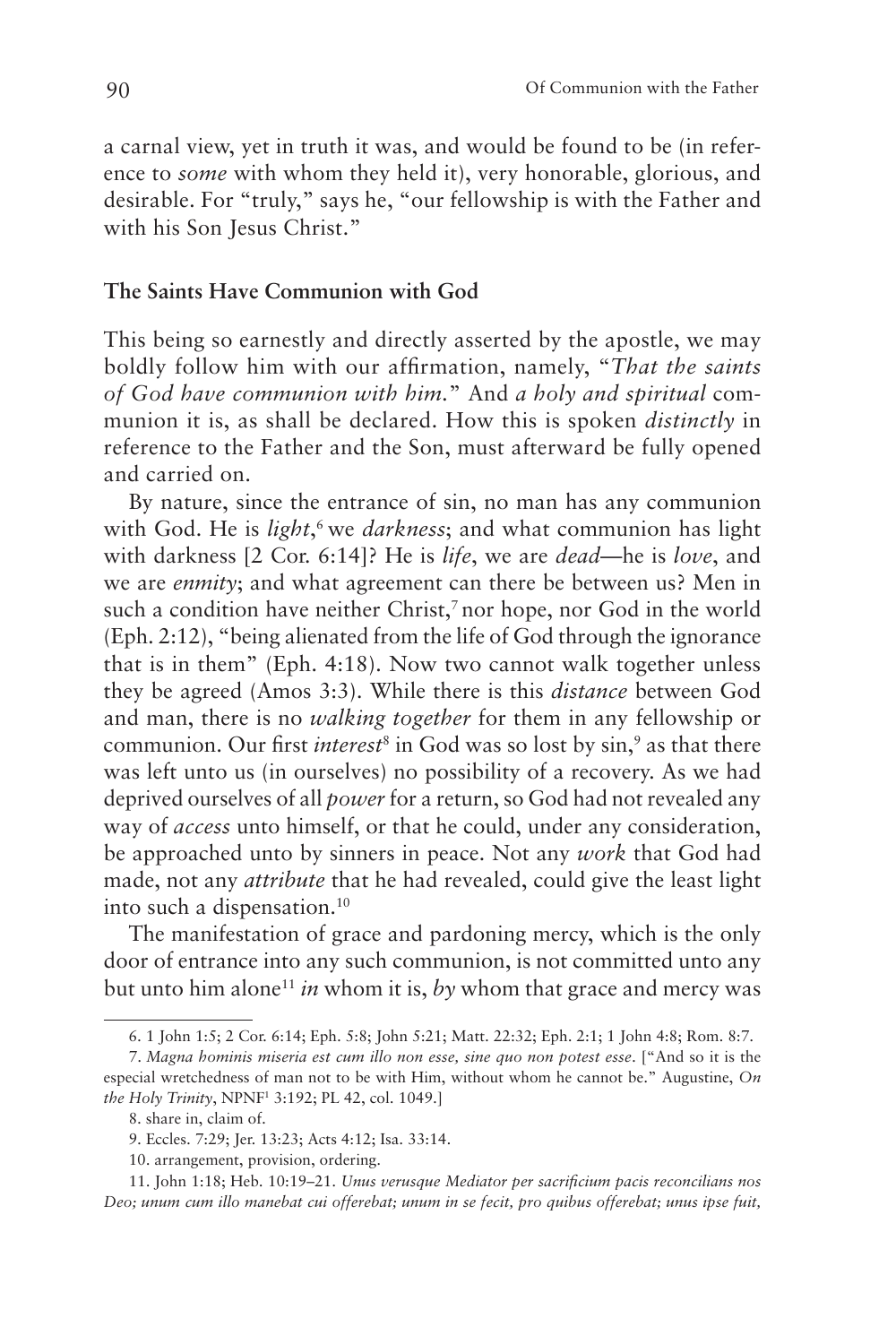purchased, *through* whom it is dispensed, who reveals it from the bosom of the Father. Hence this communion and fellowship with God is not in express terms mentioned in the Old Testament. The thing itself is found there; but the clear light of it, and the boldness of faith in it, is discovered in the gospel, and by the Spirit administered therein. By that Spirit we have this liberty (2 Cor. 3:17–18). Abraham was the *friend* of God (Isa. 41:8); David, a man after his own *heart* [1 Sam. 13:14; Acts 13:22]; Enoch *walked* with him (Gen. 5:22)—all enjoying this communion and fellowship for the substance of it. But the way into the holiest was not yet made manifest while the first tabernacle was standing (Heb. 9:8). Though they had communion with God, yet they had not *parrēsian*—a boldness and confidence in that communion. This follows the entrance of our High Priest into the Most Holy Place (Heb. 4:16; 10:19). The veil also was upon them, that they had not *eleutherian*—freedom and liberty in their access to God (2 Cor. 3:15–16, etc.). But now in Christ we have boldness and access with confidence to God (Eph. 3:12).<sup>12</sup> This boldness and access with confidence the saints of old were not acquainted with. By Jesus Christ alone, then, on all considerations as to being and full manifestation, is this distance taken away. He has consecrated for us a new and living way (the old being quite shut up), "through the veil, that is to say, his flesh" (Heb. 10:20); and "through him we have access by one Spirit unto the Father" (Eph. 2:18). "You who sometimes were far off, are made nigh<sup>13</sup> by the blood of Christ, for he is our peace," etc. (Eph. 2:13–14). Of this foundation of all our communion with God, more afterward, and at large. Upon this new bottom<sup>14</sup> and foundation, by this new and living way, are sinners admitted into communion with God, and have fellowship with him. And truly, for sinners to have fellowship with God, the infinitely holy God, is an astonishing dispensation.15

*qui offerabat, et quod offerebat*. ["The same One and true Mediator Himself, reconciling us to God by the sacrifice of peace, might remain one with Him to whom He offered, might make those one in Himself for whom He offered, Himself might be in one both the offerer and the offering." Augustine, *On the Holy Trinity*, NPNF1 3:79; PL 42, col. 901.]

<sup>12.</sup> Gk. *Parrēsian kai tēn prosagōgēn en pepoithēsei.*

<sup>13.</sup> near

<sup>14.</sup> basis

<sup>15.</sup> *Philōn men ontōn, ouden dei dikaiosunēs dikaioi de ontes prosdeontai philias.* ["If men are friends there is no need of justice between them; whereas merely to be just is not enough—a feeling of friendship also is necessary."Aristotle, *The Nicomachean Ethics*, Loeb Classical Library (Cambridge, MA: Harvard University Press, 1962), 453.]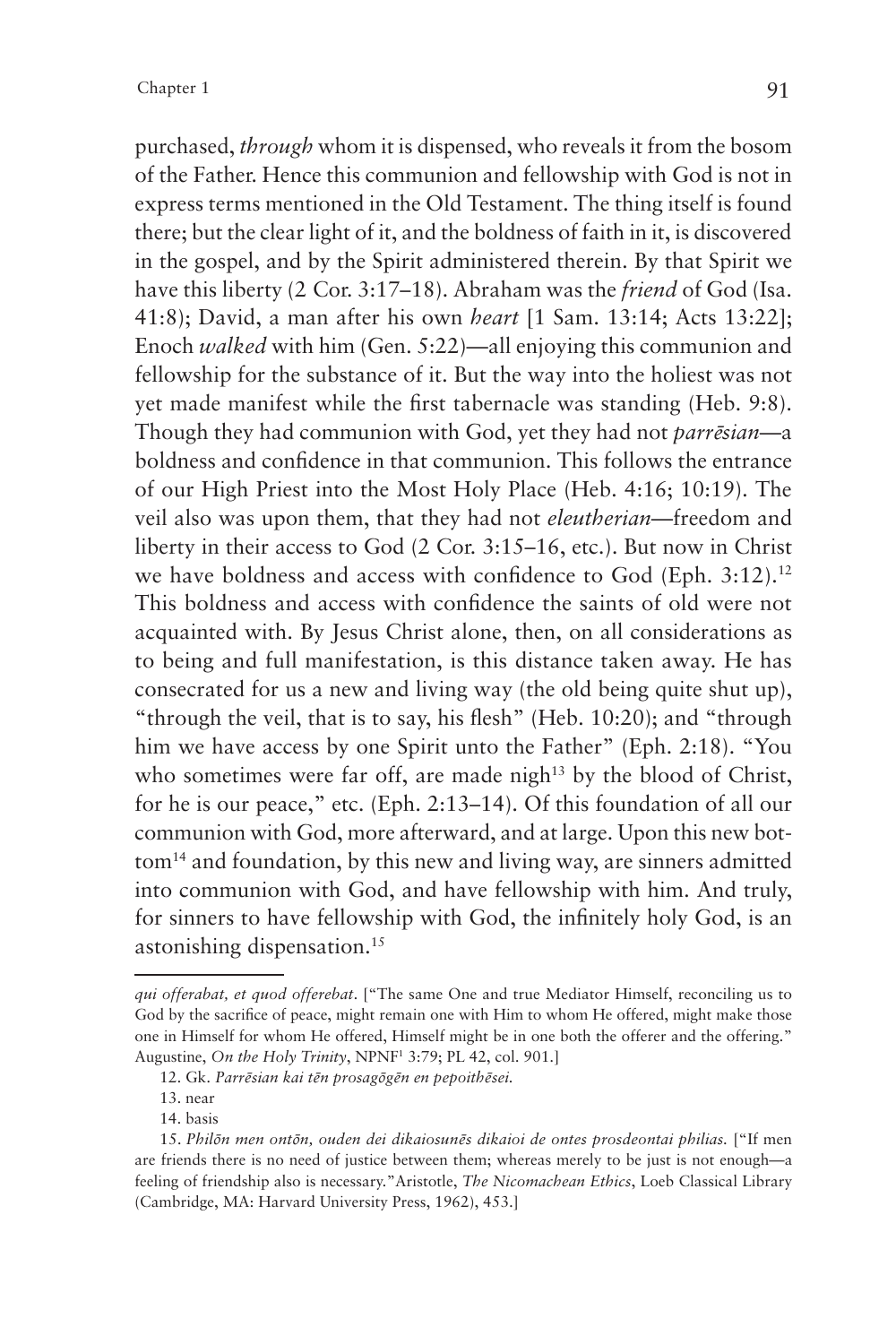#### **Communion in General**

To speak a little of it in general: Communion relates to *things* and *per*sons. A joint participation in any thing whatever, good or evil,<sup>16</sup> duty or enjoyment, nature or actions, gives this denomination<sup>17</sup> to them so partaking of it. A common interest in the same *nature* gives all men a fellowship or communion therein. Of the elect it is said, *Ta paidia kekoinōnēke sarkos kai aimatos*, 18 "Those children partook of" (or had fellowship in, with the rest of the world) "flesh and blood"—the same common nature with the rest of mankind; and, therefore, Christ also came into the same fellowship (*kai autos paraplēsiōs metesche tōn autōn)*.

There is also a communion as to *state* and *condition*, whether it be good or evil; and this, either in things *internal* and spiritual—such as is the communion of saints among themselves; or in respect of *outward* things. So was it with Christ and the two thieves, as to one condition, and to one of them in respect of another. They were *en tō autō krimati*—under the same sentence to the cross (Luke 23:40, *ejusdem doloris socii*19). They had communion as to that evil condition whereunto they were adjudged, $20$  and one of them requested (which he also obtained) a participation in that blessed condition whereupon our Savior was immediately to enter.

There is also a communion or fellowship in *actions*, whether *good* or *evil*. In *good*, is that communion and fellowship in the gospel, or in the performance and celebration of that worship of God which in the gospel is instituted, which the saints do enjoy (Phil. 1:5), which, as to the general kind of it, David so rejoices in (Ps. 42:4). In *evil*, was that wherein Simeon and Levi were brethren (Gen. 49:5). They had communion in that cruel act of revenge and murder. Our communion with God is not comprised in any one of these kinds; of some of them it is *exclusive*. It cannot be natural; it must be *voluntary* and by consent. It cannot be of state and conditions; but in actions. It cannot be in the same actions upon a third party; but in a return from one to another. The infinite disparity that is

<sup>16.</sup> *Quemadmodum enim nobis arrhabonem Spiritus reliquit, ita et a nobis arrhabonem carnis accepit, et vexit in cœlum, pignus totius summæ illuc quandoque redigendæ*. ["For as 'He has given us the earnest of the Spirit,' so has He received from us the earnest of the flesh, and has carried it with Him into heaven as a pledge of that complete entirety which is one day to be restored." Tertullian, *On the Resurrection of the Flesh*, ANF 3:584; PL 2, col. 869A.]

<sup>17.</sup> name, designation.

<sup>18.</sup> Owen has reversed the terms *aimatos* and *sarkos*.

<sup>19.</sup> Lat. "Sorrows of the same thing [i.e., condemnation] [were] shared."

<sup>20.</sup> sentenced, judged, settled judicially.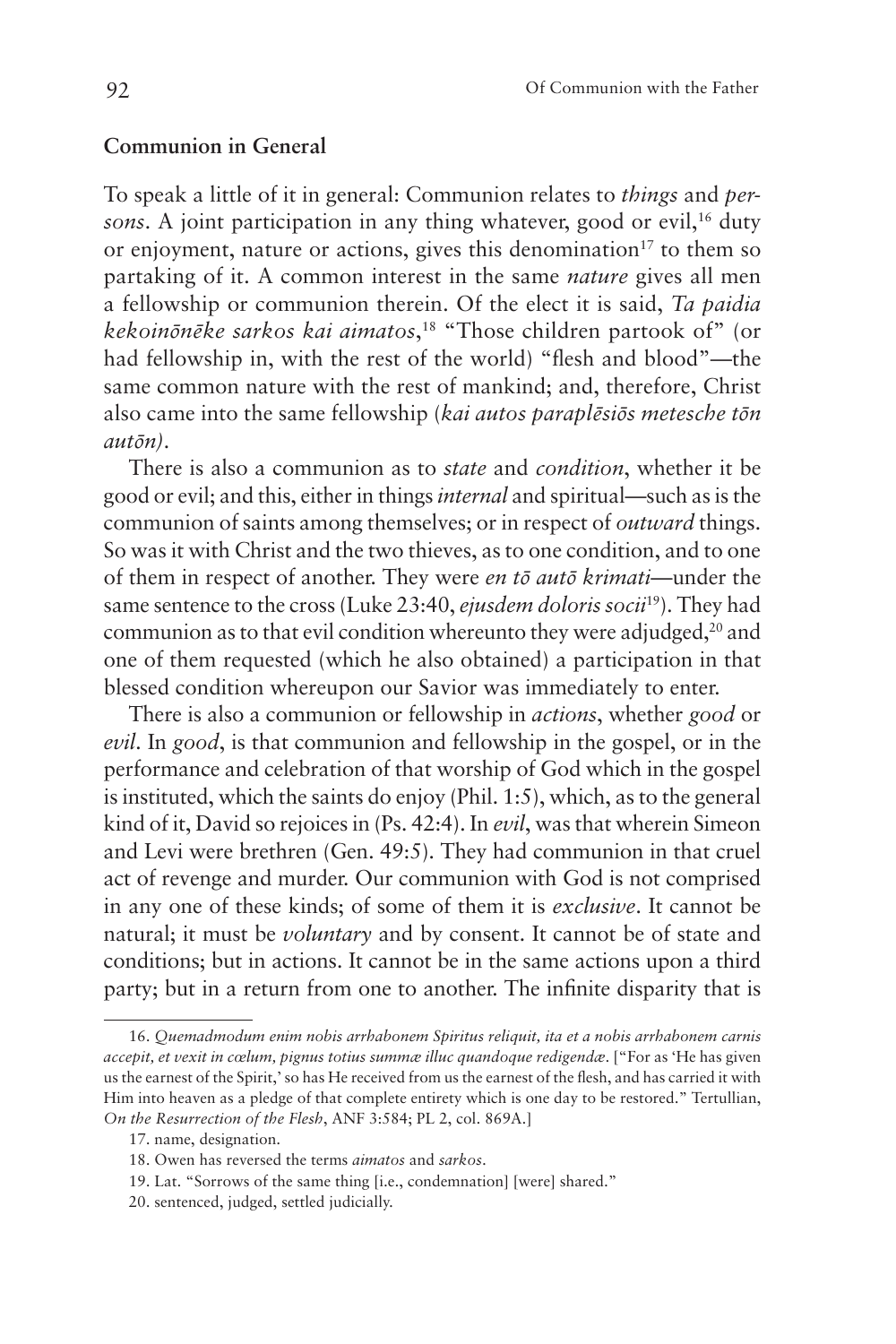between God and man made the great philosopher conclude that there could be no friendship between them.<sup>21</sup> Some distance in the persons holding friendship he could allow, nor could exactly determine the bounds and extent thereof; but that between God and man, in his apprehension, left no place for it. Another says, indeed, that there is *communitas homini cum Deo*<sup>22</sup>—a certain fellowship between God and man—but the general intercourse<sup>23</sup> of providence is all he apprehended. Some arose to higher expressions; but they understood nothing whereof they spoke. This knowledge is hid in Christ; as will afterward be made to appear. It is too wonderful for nature, as sinful and corrupted. Terror and apprehensions of death at the presence of God is all that it guides unto. But we have, as was said, a *new* foundation and a *new* discovery<sup>24</sup> of this privilege.

Now, communion is the mutual communication of such good things as wherein the persons holding that communion are delighted, bottomed<sup>25</sup> upon some union between them. So it was with Jonathan and David; their souls clave to one another (1 Sam. 20:17) *in love*. 26 There was the *union* of love between them; and then they really communicated all issues<sup>27</sup> of love mutually.<sup>28</sup> In spiritual things this is more eminent: those who enjoy this communion have the most excellent union for the foundation of it; and the issues of that union, which they mutually communicate, are the most precious and eminent.

Of the union which is the foundation of all that communion we have with God I have spoken largely elsewhere, and have nothing further to add thereunto.

<sup>21.</sup> *Akribēs men oun en toioutois ouk estin horismos*, *heōs tinos hoi philon pollōn gar aphairoumenōn, eti menei, polu de chōristhentos, hoion tou theou ouk eti.* ["It is true that we cannot fix a precise limit on such cases, up to which two men can still be friends; the gap may go on widening and the friendship still remain; but when one becomes very remote from the other, as God is remote from man, it can go on no longer." Aristotle, *The Nicomachean Ethics*, Loeb Classical Library (Cambridge, MA: Harvard University Press, 1962), 478.]

<sup>22.</sup> Perhaps an oblique reference to Cicero's complaint to Epicurus concerning how man is to relate to the gods if the gods have no regard for humans: *cum homini nulla cum deo sit communitas?* ["If god and man have nothing in common?" Cicero, *De natura deorum*, trans. H. Rackham, Loeb Classical Library (Cambridge, MA: Harvard University Press, 1972), 110–13.]

<sup>23.</sup> communication

<sup>24.</sup> revelation

<sup>25.</sup> grounded

<sup>26.</sup> *Panta ta tōn philōn koina*. ["Friends hold everything in common."]

<sup>27.</sup> proceedings

<sup>28.</sup> *Kai hē paroimia, koina ta philōn, orthōs, en koinōnia gar hē philia.* ["Again, the proverb says 'Friends' goods are common property,' and this is correct, since community is the essence of friendship." Aristotle, *The Nicomachean Ethics*, 485.]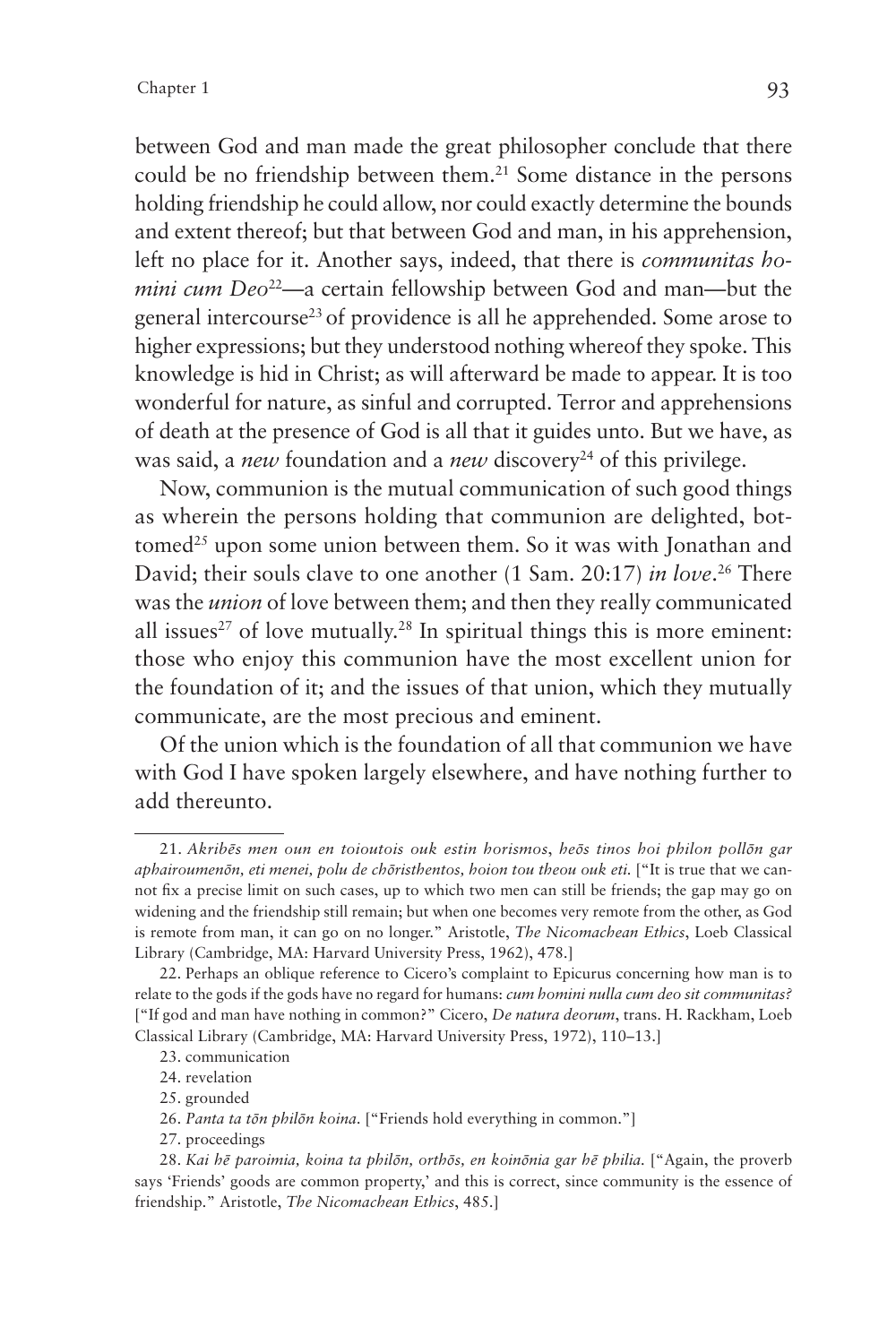#### **Communion with God Defined**

Our communion, then, with God consists in

his *communication of himself unto us, with our return unto him* of that which he requires and accepts, flowing from that *union*<sup>29</sup> which in Jesus Christ we have with him.

And it is twofold: (1) *perfect and complete*, in the full fruition of his glory and total giving up of ourselves to him, resting in him as our utmost end; which we shall enjoy when we see him as he is; and (2) *initial and incomplete*, in the firstfruits and dawnings of that perfection which we have here in grace; which [is the] only [aspect] I shall handle.

It is, then, I say, of that mutual communication<sup>30</sup> in giving and receiving, after a most holy and spiritual manner, which is between God and the saints while they walk together in a covenant of peace, ratified in the blood of Jesus, whereof we are to treat. And this we shall do, if God permit; in the meantime praying the God and Father of our Lord and Savior Jesus Christ—who has, of the riches of his grace, recovered us from a state of enmity into a condition of communion and fellowship with himself—that both he that writes, and they that read the words of his mercy, may have such a taste of his sweetness and excellencies therein, as to be stirred up to a further longing after the fullness of his salvation and the eternal fruition of him in glory.

<sup>29.</sup> *Nostra quippe et ipsius conjunctio, nec miscet personas, nec unit substantias, sed affectus consociat, et confœderat voluntates*. ["And certainly our union and his neither mixes our persons, nor unites our substances but joins our affections and binds our wills together." Owen attributes this quote to Cyprian, *De Coena Domini*. Though formerly attributed to Cyprian, it is (chap. 6) in a work by the twelfth-century abbot Arold of Boneval entitled *De cardinalibus operibus Christi usque ad ascensum ejus ad Patrem ad Adrium IV Pontificem Maximum*; PL 189, cols. 1609–1678A. For the quote in Cyprian's writing, see *Sancti Caecilii Cypriani opera* (Luteiae Parisiorum: Apud Viduam Mathurini Du Puis, viâ Iacobæâ, sub signo Caoronæ, 1648), 425.]

<sup>30.</sup> *Magna etiam illa communitas est, quæ conficitur ex beneficiis ultro citro, datis acceptis*. ["Another strong bond of fellowship is effected by mutual interchange of kind services." Cicero, *De Officiis*, Loeb Classical Library, trans. Walter Miller (Cambridge, MA: Harvard University Press, 1956), 58.]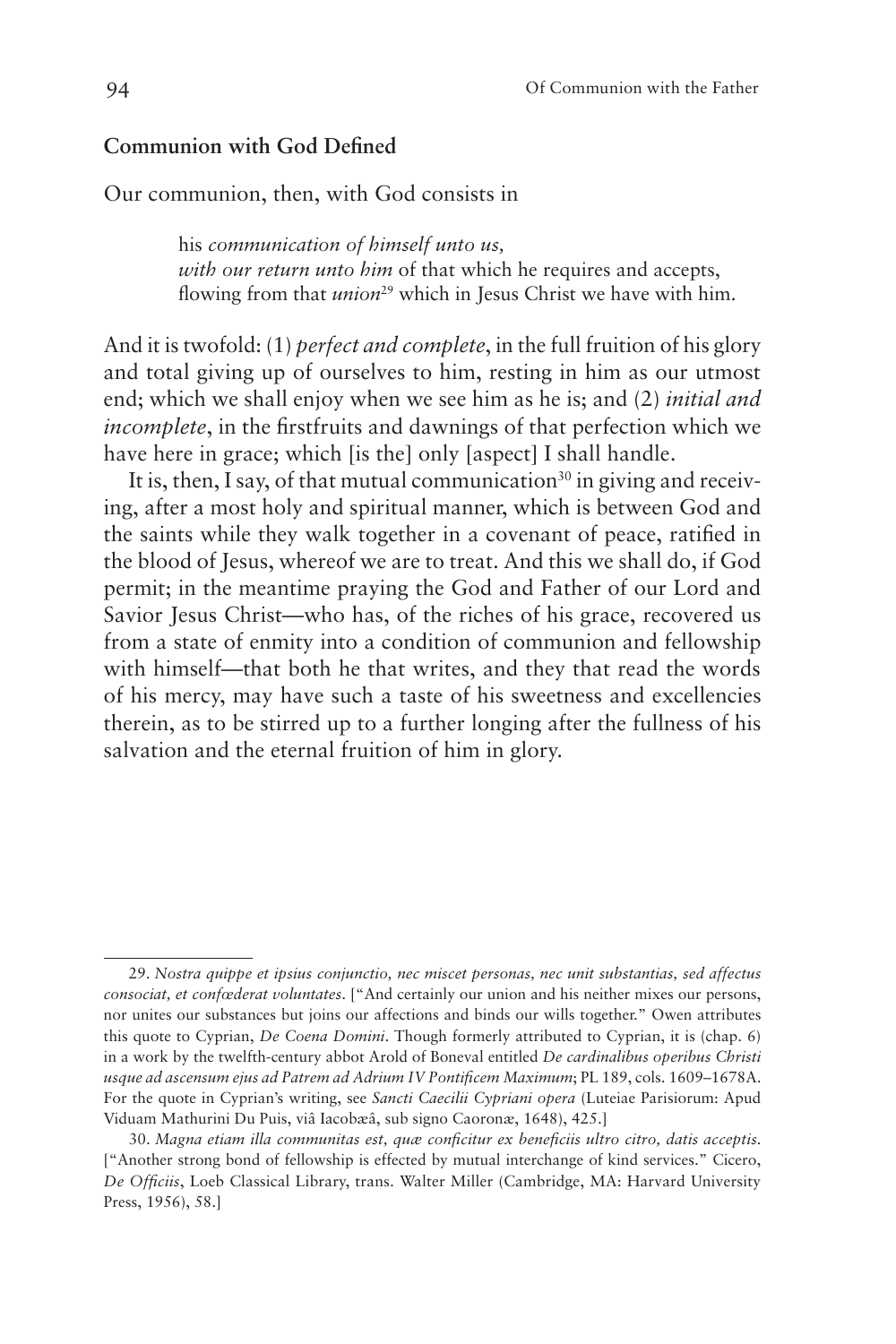### $GLOSARY$

**accidental**. Nonessential, incidental. **acquitment**. Aquittal, discharge, release. **adjudged**. Sentenced, judged, settled judicially. **adjunct**. Association, thing attached. **affiance**. Trust. **afford**. Supply. **aggravates**. Adds to the weight of. **amplitude**. Largeness **annexed**. Joined, added, united, attached. **anon (1)**. Presently, soon. **anon (2)**. Again. **appellations**. Names, designations. **approbation**. Praise, approval, commendation. **appurtenances**. Apparatus, instruments. **asseveration**. Solemn and emphatic assertion, declaration. **assignation**. Assigning, assignment. **astonishable**. Measured to astonish and surprise. **aversation**. A moral turning away; estrangement. **becomes**. Suits; is fitting.

**behoof**. Use, benefit, advantage. **betroth**. Commit to marriage. **bewail**. Wail, cry out, lament. **bleatings**. Cries, especially from a sheep. **bottom**. Basis. **bottomed**. Grounded. **brake**. Past participle of *broke*. **breach**. Gap. **catch**. Eagerly grasp. **caul**. Membrane; the pericardium. **cause**. Action or person who brings about the desired result. **chimera**. Vain, fanciful illusion. **close**. Unite, settle, consummate. **closer**. Union. **coincident**. Matching point for point; in exact agreement. **comeliness**. Attractiveness. **comminations**. Denunciations, threats. **commutation**. Substitution, exchange. **compass**. Delimitation, measure. **compassing**. Attaining, achieving. **conduces**. Leads, contributes. **conjoin**. Join together, unite. **conjugal**. Marital.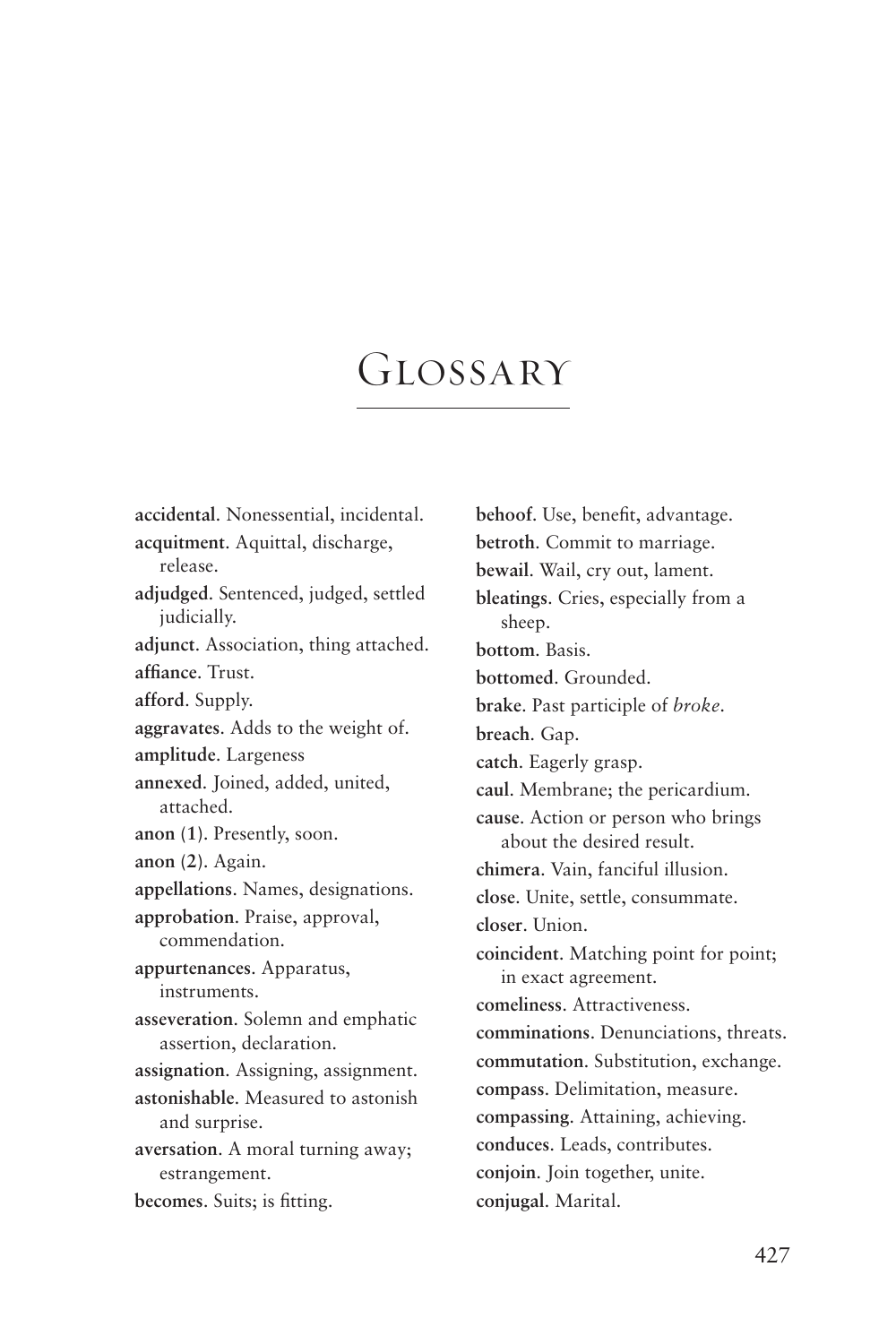**consanguinity**. Kinship, relationship by blood or common ancestor. **contemn**. Despise with contempt, scorn, disdain. **contexture**. Structure, composition, texture, fabric. **conversation**. Way of life. **covert**. Shelter. **cross**. In contradiction, against. **cruciate**. Torment, torture. **dainties**. That which is sweet, delicious. **days-man**. Arbiter, mediator, umpire. **dehorts**. Exhorts in order to dissuade. **denomination**. Name, designation. **deportment**. Conduct, behavior, demeanor. **desert**. That which it deserves, punishment. **destinated**. Destined, ordained. **determinate**. Determined, resolved, settled. **disannul**. Annul, cancel, make void. **discover**. Reveal, uncover. **discovery**. Revelation. **dispensation**. Arrangement, provision, ordering. **disquietment**. Disturbance, uneasiness, anxiety, unrest. **earnest**. A payment, installment to secure a contract, a pledge. **economy**. *Generally*: administration; *specifically*: the administration of the plan of salvation. **efficient cause**. The means or agency by which something comes into being. **endued**. Endowed. **energetical**. Emphatic, powerful. **enlargedness**. Liberation, freedom. **ensue**. Follow.

**entertainment.** Act of upholding, maintaining, receiving; providing for; spending time with. **espousals**. Wedding, wedding feast. **evince**. Prove, evidence, make manifest. **excrescences**. abnormal growth on a plant (or animal) **exinanition**. Abasement, humiliation. **expatiate**. Write at some length; enlarge upon; extended discussion. **expostulate**. Reason earnestly with someone so as to dissuade them. **exurgency**. Urgent force **eye**. Look, Gaze upon. **facile**. Effortless. **fain**. Eager, well-disposed; be delighted to. **flagon**. A large, spouted vessel for holding and pouring liquids, usually wine. **filial**. Pertaining to a son or daughter. **froward**. Stubbornly contrary, obstinate. **furniture**. Endowments, qualities, capacities. **galleries**. Tresses, long hair. **giddiness**. Incapable of serious thought or attention, akin to intoxication. **haply**. Perhaps, perchance. **illapses**. Permeations, descents. **illatively**. Inferentially. **impetration**. Act of obtaining by entreaty or petition. **import**. Signify. **importance**. Import, meaning. **improvement.** Good or profitable enhancement, completion. **incumbent**. Obligatory. **indigent**. Lacking, impoverished, deficient.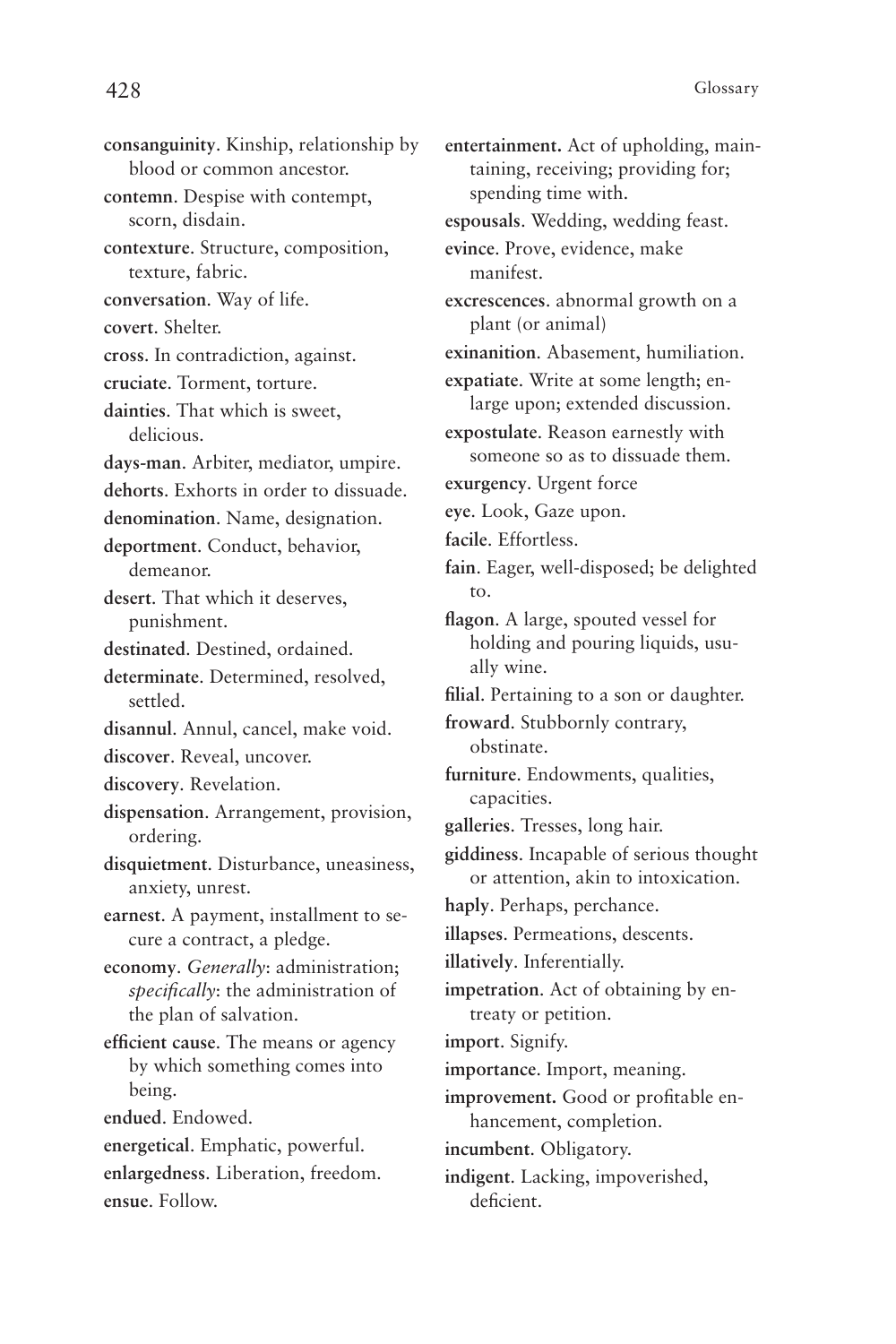**indisposedness**. Disinclination, unwillingness. **inlet**. Entrance. **inquest**. Inquiry, investigation. **insensible**. Imperceptible; barely able to be perceived. **instantly**. Insistently. **intended**. Stretched, increased. **intendment**. Intention. **intercourse**. Communication. **interest**. Share in, claim of. **interposition**. Interjection, intervention. **intervenience**. Intervention. **intimate**. Communicate, make known. **invocated**. Invoked. **iota.** The ninth letter of the Greek alphabet, referring to a tiny portion. **issues**. Proceedings. **Judaical**. Jewish. **lasciviousness**. Inclination to lust, wantonness. **lees**. Wine that has been laid down for a significant period of time so that it ages properly. **malefactor**. Criminal. **manuduction**. Guidance (by the hand). **mean**. Despicable, vile, lowly. **meanest**. Lowliest, most debased. **meet**. Fitting, appropriate. **metathesis**. Transposition of letters, sounds, or syllables within a word. **metonymy** (metonymical). A figure of speech whereby one term is substituted for another term which is closely associated with it. **mind**. Remind. **napkin.** To hide or to neglect through not using. **nigh**. Near. **nitre**. Native sodium carbonate.

**obdurate**. Hardened, unyielding, obstinate. **obediential**. Obedient. **oblation**. Offering, sacrifice. **obnoxious**. Liable, subject to, exposed, made susceptible to harm. **odoriferous**. Fragrant. **offscouring**. Refuse, filth scoured off and cast away. **operose**. Laborious, tedious from being elaborate. **ornament**. Adornment. **owning**. Admitting, acknowledging, confessing to be true. **papists**. Negative label for Roman Catholics, due to their belief in papal supremacy. **paraphrast**. Paraphraser. **paschal**. Passover. **pathetical**. Affecting, moving. **peculiar**. Particular, characteristic, in its own way. **pitch**. Level, degree. **popish**. Negative label for Roman Catholicism, relating to belief in papal supremacy. **procured**. Gained, obtained. **procuring cause**. Action or person who brings about the desired result. **profession**. Confession. **professors**. Ones who make a religious confession. **progenitors**. Ancestors. **promiscuously**. Indiscriminately. **quickening**. Giving life to. **quits**. Discontinues, ceases. **raiment**. Garments, clothing. **rapine**. Pillage, robbery, plunder. **rectitude**. Uprightness. **redounds**. Results in some advantage. **regardless**. Disregarding.